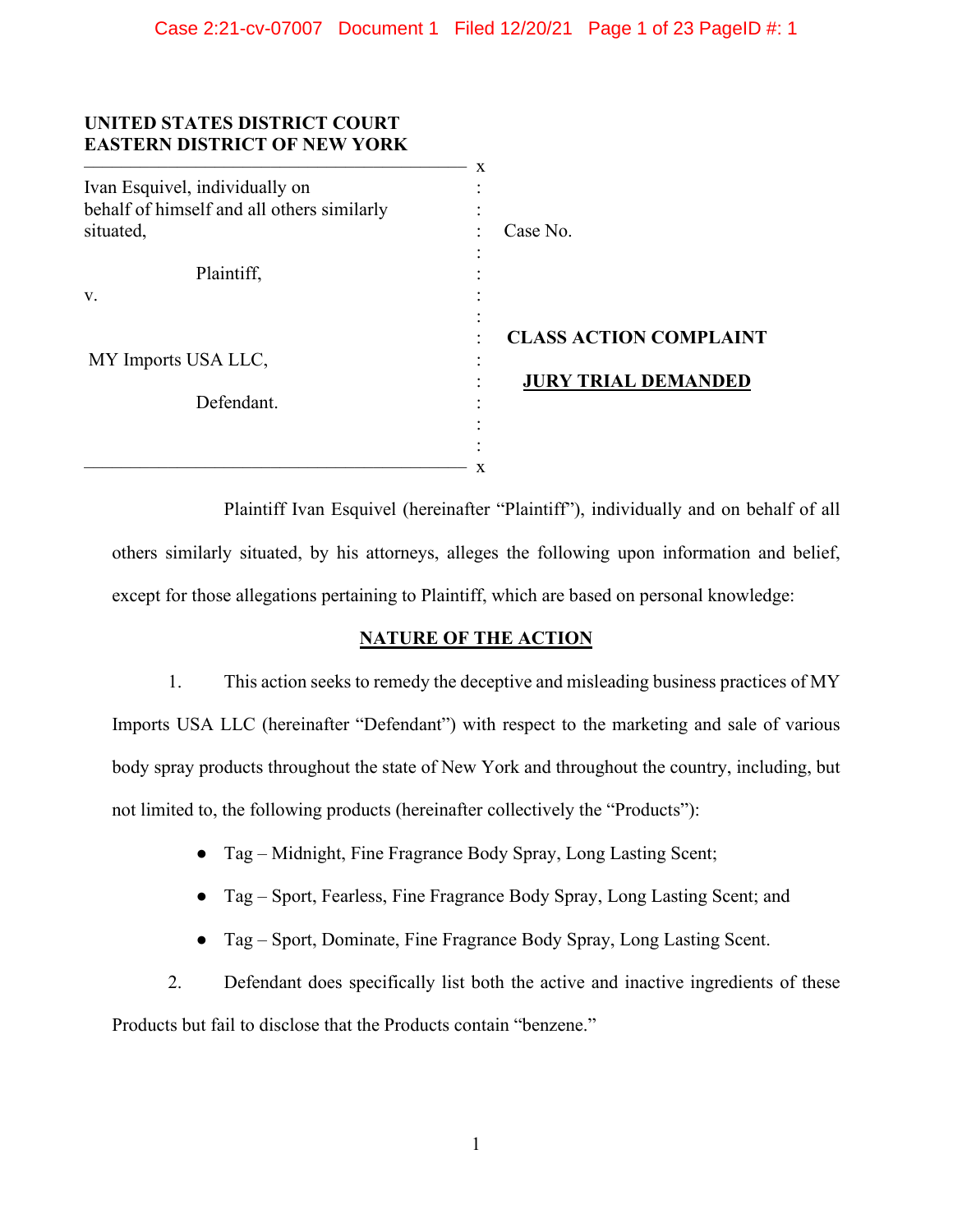#### Case 2:21-cv-07007 Document 1 Filed 12/20/21 Page 2 of 23 PageID #: 2

3. Benzene is a widely recognized and incredibly dangerous substance, especially in the context of applying it to the skin.

4. Benzene has been recognized, acknowledged, and accepted as a well-known health hazard and human carcinogen for approximately a century.<sup>[1](#page-1-0)</sup>

5. For example, benzene is known to harm the bone marrow and long exposure can lead to blood cancer, such as leukemia.<sup>[2](#page-1-1)</sup>

6. Consumers like the Plaintiff trust manufacturers such as Defendant to sell Products that are safe and free from harmful known toxins, including benzene.

7. Plaintiff and those similarly situated (hereinafter "Class Members") certainly expect that the body spray they purchase will comply with its labeling and not contain any knowingly harmful substances like benzene.

8. Defendant specifically manufactures, sells, and distributes the Products using a marketing and advertising campaign centered around claims that appeal to health-conscious consumers.

9. Defendant's marketing and advertising campaign includes the one place that every consumer looks when purchasing a product—the packaging and labels themselves. Consumers expect the ingredient listing on the packaging and labels to accurately disclose the ingredients within the Products.

10. However, Defendant's advertising and marketing campaign is false, deceptive, and misleading because the Products contain benzene, which Defendant does not list or mention anywhere on the Products' packaging or labeling.

<span id="page-1-0"></span><sup>1</sup> https://pubmed.ncbi.nlm.nih.gov/17718179/

<span id="page-1-1"></span><sup>2</sup> https://emergency.cdc.gov/agent/benzene/basics/facts.asp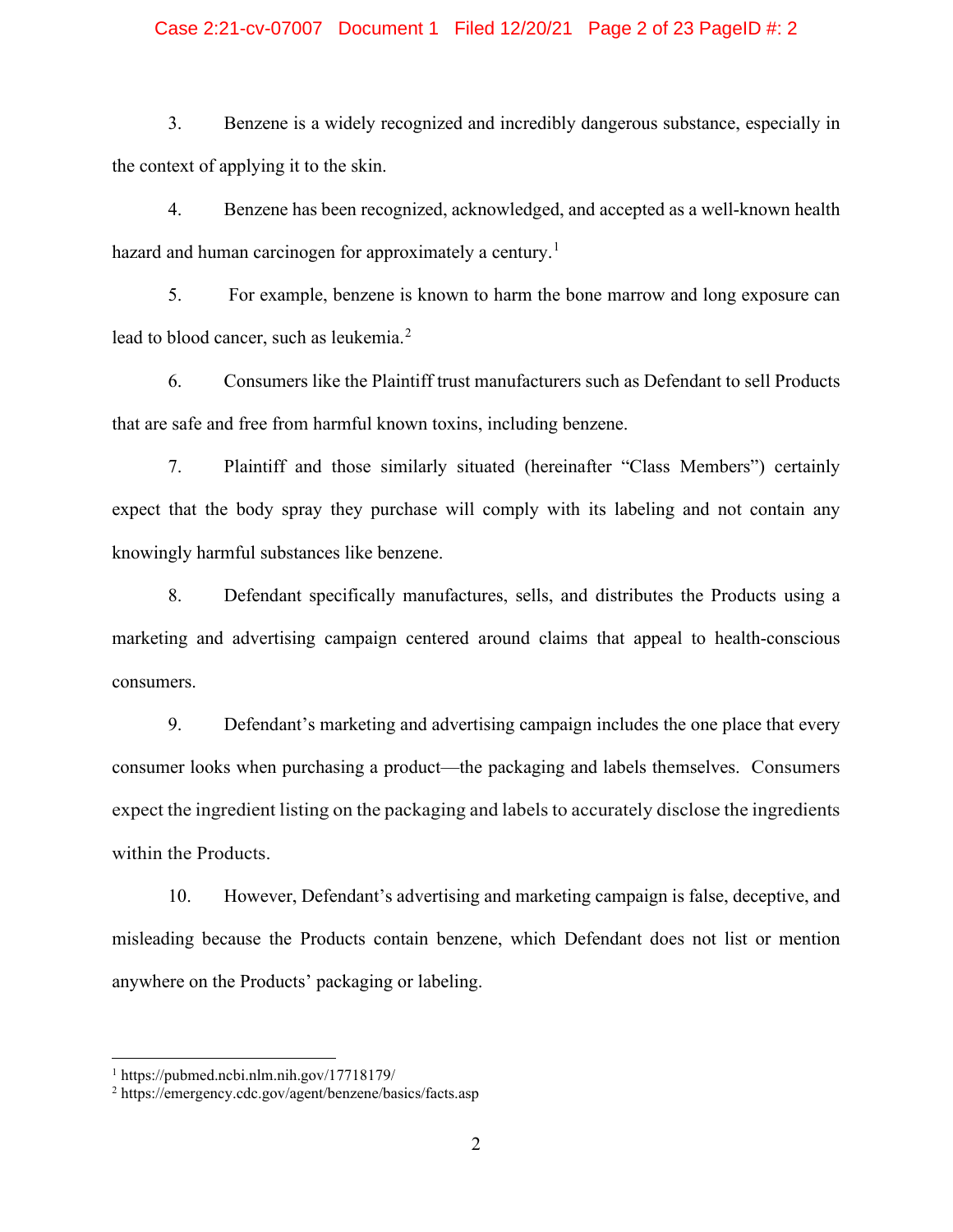#### Case 2:21-cv-07007 Document 1 Filed 12/20/21 Page 3 of 23 PageID #: 3

11. Plaintiff and Class Members relied on Defendant's misrepresentations and omissions of what is in the Products when they purchased them.

12. Consequently, Plaintiff and Class Members lost the entire benefit of their bargain when what they received was a body spray product contaminated with a known carcinogen.

13. That is because Defendant's Products containing a known human carcinogen have no value.

14. As set forth below, body spray products that contain benzene are in no way safe for humans and are entirely worthless.

15. Accordingly, Defendant's conduct violated and continues to violate, *inter alia*, New York General Business Law §§ 349 and 350. Defendant also breached and continues to breach its warranties regarding the Products and has been and continues to be unjustly enriched. Lastly, Plaintiff brings a claim for medical monitoring costs associated with testing, monitoring, and remediating the effects of their benzene exposure.

16. Plaintiff brings this action against Defendant on behalf of himself and Class Members who purchased the Products during the applicable statute of limitations period (the "Class Period").

# **FACTUAL BACKGROUND**

17. Consumers have become increasingly concerned about the effects of synthetic and chemical ingredients in products that they and their family members put on and/or into their bodies. Companies such as Defendant have capitalized on consumers' desire for healthy and safe products, and indeed consumers are willing to pay, and have paid, a premium for these products.

18. Consumers lack the meaningful ability to test or independently ascertain or verify whether a product contains unsafe substances, such as benzene, especially at the point of sale, and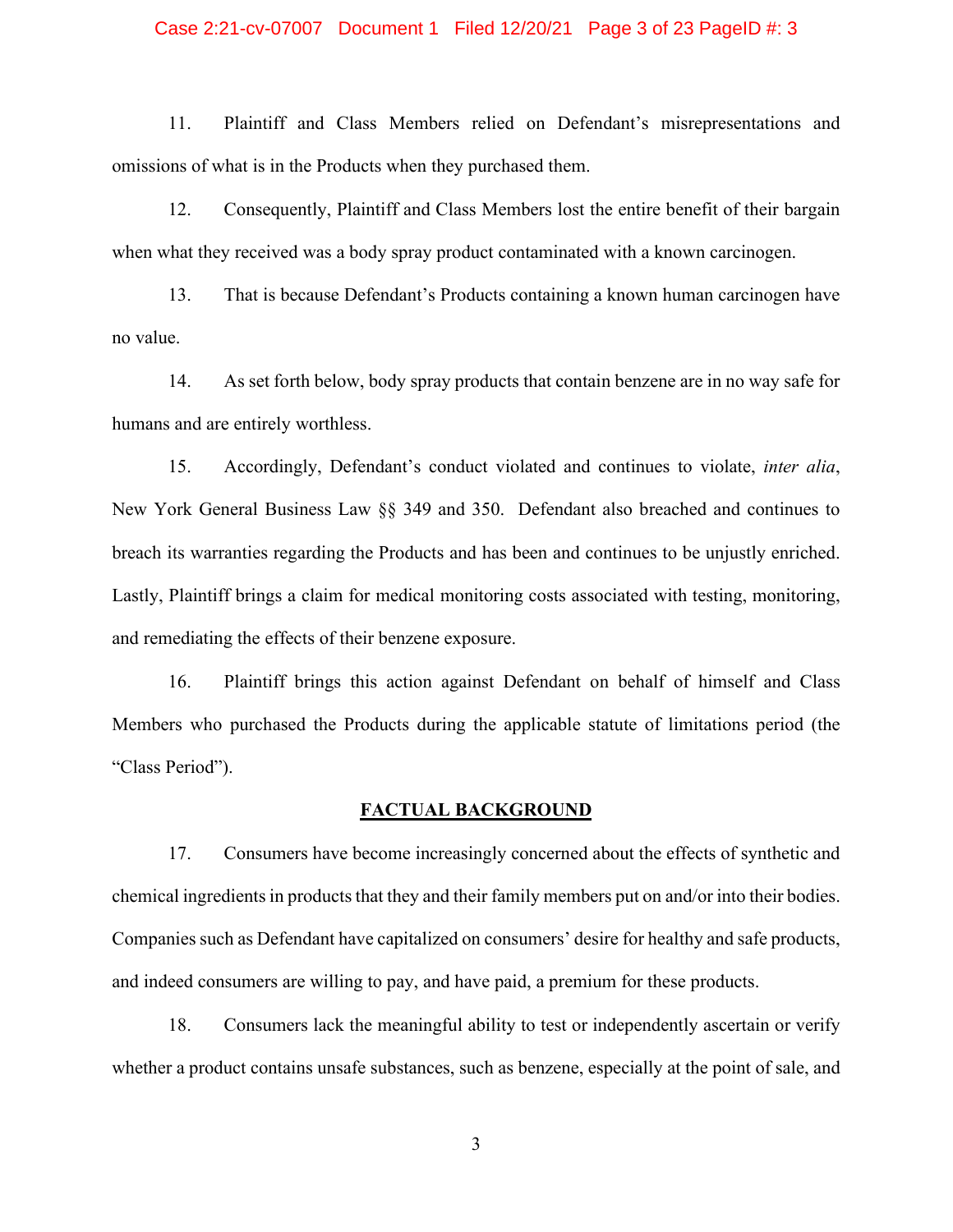#### Case 2:21-cv-07007 Document 1 Filed 12/20/21 Page 4 of 23 PageID #: 4

therefore must and do rely on Defendant to truthfully and honestly report what the Products contain on the Products' packaging or labels.

19. When consumers look at the Products' packaging there is no mention of benzene. Benzene is not listed in the ingredients section, nor is there any warning about the inclusion (or even potential inclusion) of benzene in the Products. This leads reasonable consumers to believe the Products do not contain dangerous chemicals like benzene.

20. However, despite this, the Products contain benzene.

21. 21 $\mathrm{s}$ <sup>1</sup> century research has confirmed that there is no safe level of benzene exposure.<sup>[3](#page-3-0)</sup>

22. Benzene has been recognized, acknowledged, and accepted as a well-known health hazard and human carcinogen for approximately a century.<sup>[4](#page-3-1)</sup>

23. The National Toxicology Program (hereinafter "NTP") has regarded benzene as "known to be a human carcinogen based on sufficient evidence of carcinogenicity from studies in humans."<sup>[5](#page-3-2)</sup> Benzene has also been "found to be carcinogenic to humans" by the International Agency for Research on Cancer (hereinafter "IARC").

24. According to the Center for Disease Control ("CDC"), benzene can cause severe health issues such as anemia, immune system damage, and cancer.<sup>[6](#page-3-3)</sup>

25. Direct benzene exposure through the skin is particularly concerning. For example, "[d]irect exposure of the eyes, skin, or lungs to benzene can cause tissue injury and irritation."[7](#page-3-4)

<span id="page-3-0"></span><sup>3</sup> https://www.annualreviews.org/doi/full/10.1146/annurev.publhealth.012809.103646

<span id="page-3-1"></span><sup>4</sup> https://pubmed.ncbi.nlm.nih.gov/17718179/

<span id="page-3-2"></span><sup>5</sup> https://ntp.niehs.nih.gov/ntp/roc/content/profiles/benzene.pdf

<span id="page-3-3"></span><sup>6</sup> https://emergency.cdc.gov/agent/benzene/basics/facts.asp

<span id="page-3-4"></span><sup>7</sup> *Id.*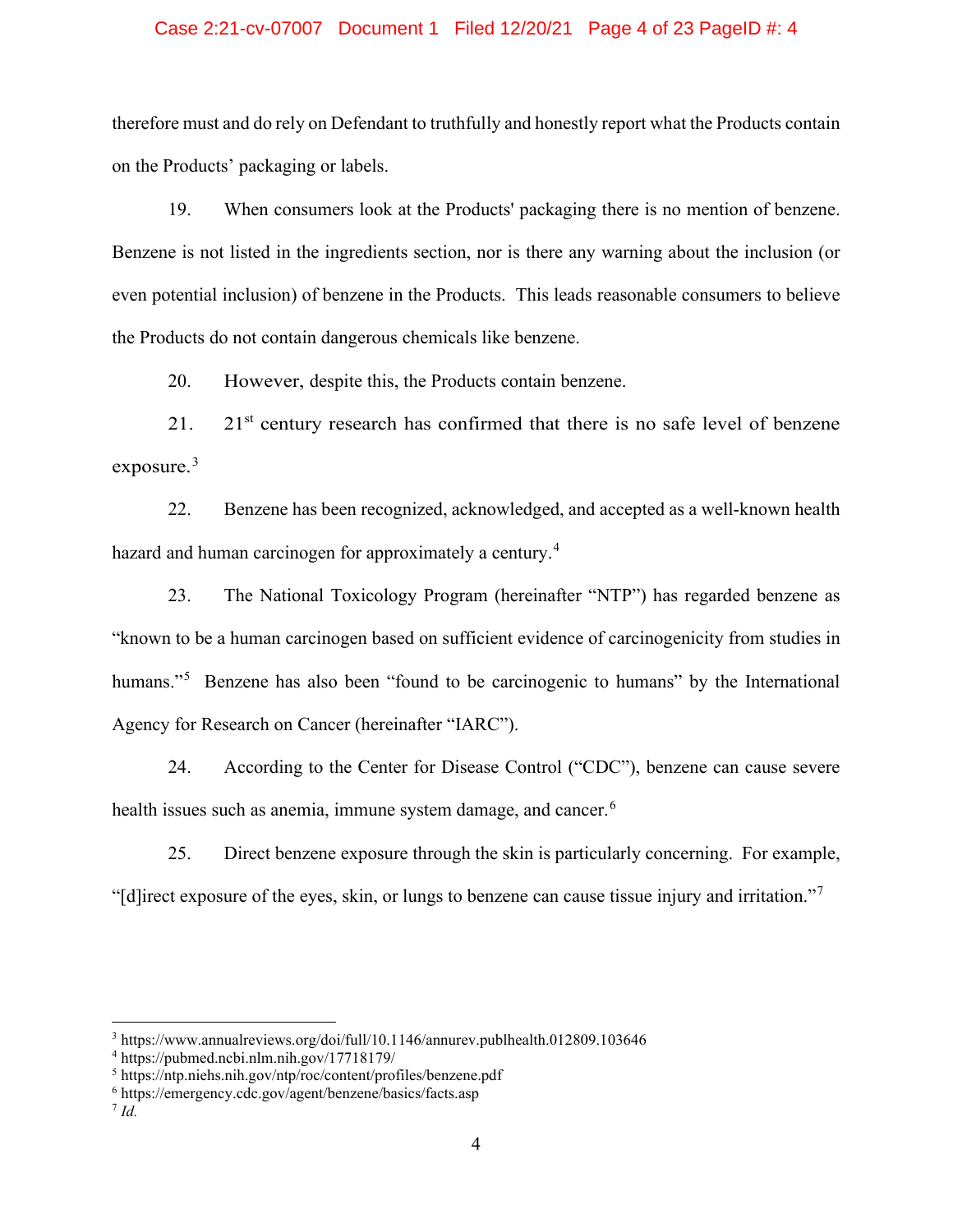#### Case 2:21-cv-07007 Document 1 Filed 12/20/21 Page 5 of 23 PageID #: 5

26. Research has revealed that benzene can be absorbed into the body through the lungs and across the skin.<sup>[8](#page-4-0)</sup> This makes benzene exposure from body sprays especially troubling because the spray is put directly onto the skin, with the remnants flying through the air likely to be at least partially breathed in by the user and absorbed into their lungs. Thus, even a relatively low concentration limit can result in very high total benzene exposure.

27. This is why recent research revealing benzene in Defendant's Products is particularly concerning.

28. Valisure LLC recently published a study ("Study") that found that benzene has been found in many body sprays.<sup>[9](#page-4-1)</sup>

29. In addition to Plaintiff's own independent research, Valisure also found that Defendant's Products contained benzene.<sup>[10](#page-4-2)</sup>

30. The concerning part is that benzene exposure in the manufacturing process can be specifically avoided so that the Products could have absolutely no benzene in them.<sup>[11](#page-4-3)</sup>

31. Therefore, Defendant's false, misleading, omissions, and deceptive misrepresentations regarding the ingredients of the Products are likely to continue to deceive and mislead reasonable consumers and the public, as they have already deceived and misled Plaintiff and the Class Members.

32. Defendant's concealment was material and intentional because people are concerned with what is in the products that they are putting onto and into their bodies. Consumers such as Plaintiff and the Class Members are influenced by the ingredients listed. Defendant knows

<span id="page-4-1"></span><sup>9</sup> https://www.valisure.com/wp-content/uploads/Valisure-FDA-Citizen-Petition-on-Body-Spray-v4.0-3.pdf  $^{10}$  *Id.* 

<span id="page-4-0"></span><sup>8</sup> https://www.atsdr.cdc.gov/toxprofiles/tp3-c1.pdf

<span id="page-4-3"></span><span id="page-4-2"></span><sup>11</sup> *Id*. at 1.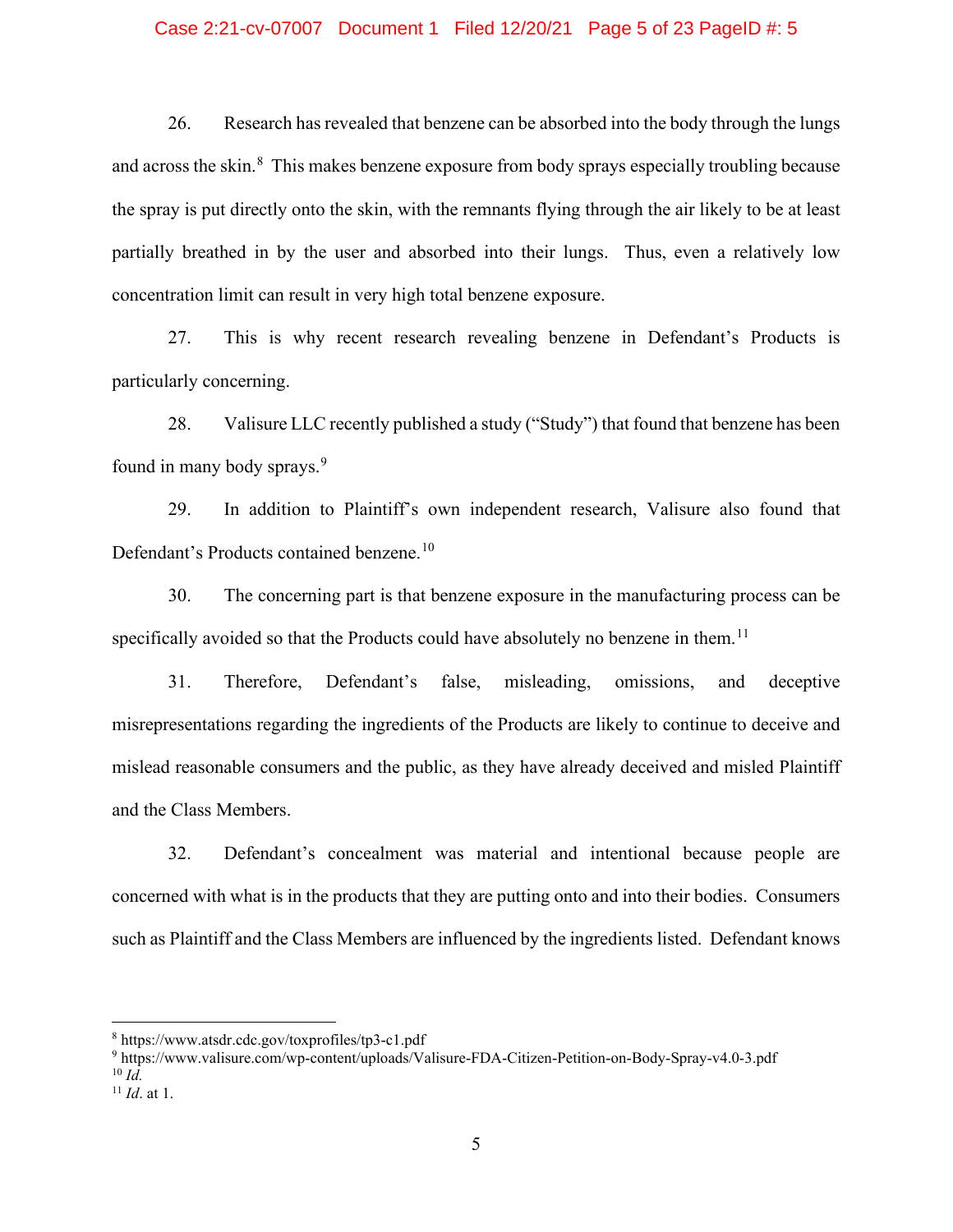#### Case 2:21-cv-07007 Document 1 Filed 12/20/21 Page 6 of 23 PageID #: 6

that if it had not omitted that the Products contained benzene, then Plaintiff and the Class would not have purchased the Products at all.

#### **JURISDICTION AND VENUE**

33. This Court has subject matter jurisdiction under the Class Action Fairness Act, 28 U.S.C. section §1332(d) in that (1) this is a class action involving more than 100 class members; (2) Plaintiff is a citizen of the state of New York and MY Imports USA LLC is a citizen of the state of New Jersey; and (3) the amount in controversy is in excess of \$5,000,000, exclusive of interests and costs.

34. This Court has personal jurisdiction over Defendant because Defendant conducts and transacts business in the state of New York, contracts to supply goods within the state of New York, and supplies goods within the state of New York.

35. Venue is proper because Plaintiff and many Class Members reside in the Eastern District of New York, and throughout the state of New York. A substantial part of the events or omissions giving rise to the Classes' claims occurred in this district.

#### **PARTIES**

#### **Plaintiff**

36. Plaintiff Ivan Esquivel is a citizen and resident of the state of New York. During the applicable statute of limitations period, Plaintiff purchased Defendant's Products that contained benzene, including, but not limited to, the Tag – Sport, Dominate, Fine Fragrance Body Spray, Long Lasting Scent.

37. Had Defendant not made the false, misleading, and deceptive representations and omissions regarding the Products containing benzene, Plaintiff would not have been willing to purchase the Products. Plaintiff purchased, purchased more of, and/or paid more for, the Products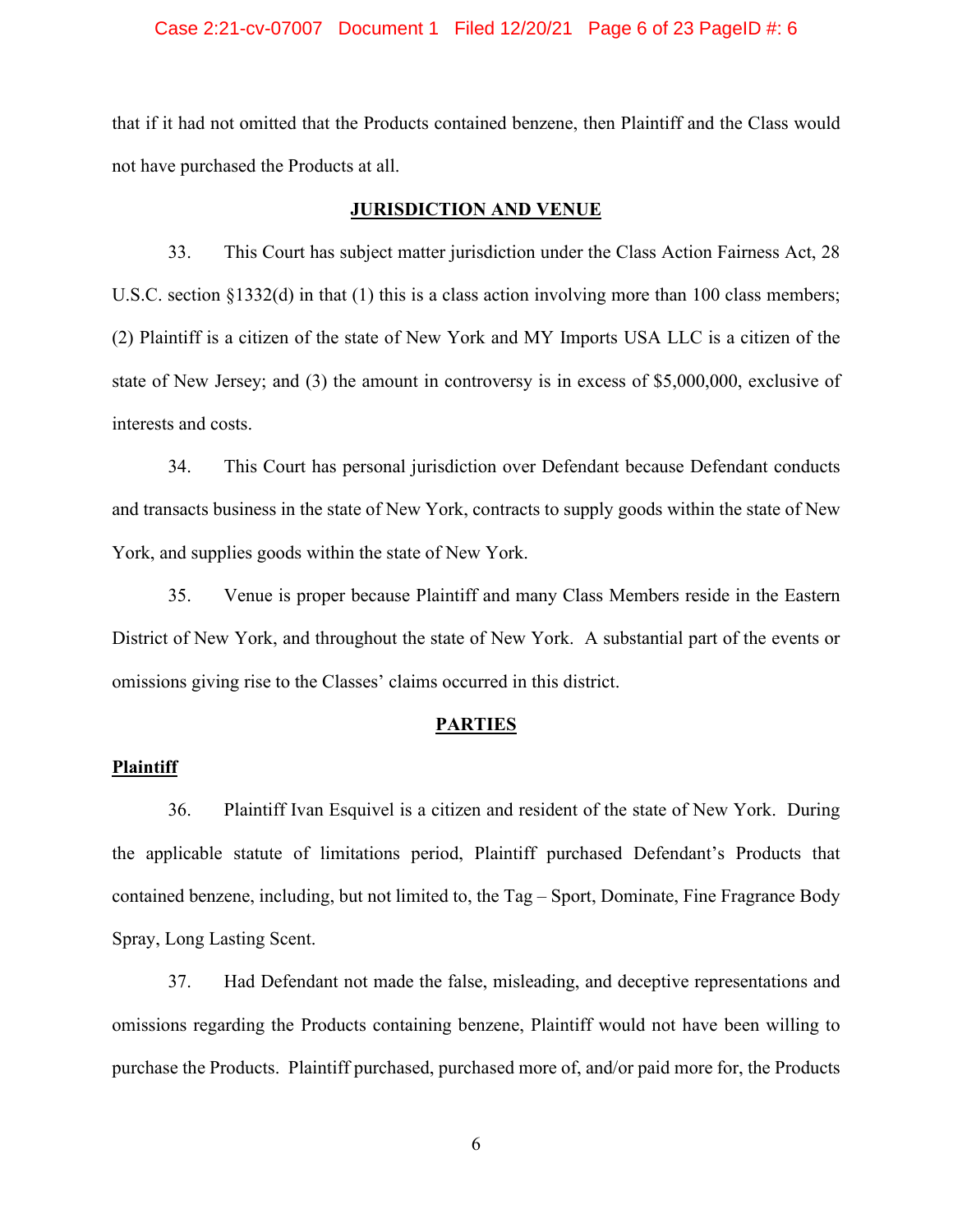#### Case 2:21-cv-07007 Document 1 Filed 12/20/21 Page 7 of 23 PageID #: 7

than he would have had he known the truth about the Products. The Products Plaintiff received were worthless because they contain the known carcinogen benzene. Accordingly, Plaintiff was injured in fact and lost money as a result of Defendant's improper conduct.

#### **Defendant**

38. Defendant, MY Imports USA LLC, is a domestic corporation with its headquarters and principal place of business located in Edison, New Jersey. MY Imports USA LLC conducts business throughout the United States, including this district. MY Imports USA LLC's line of body spray products, including Products purchased by Plaintiff and Class Members, are available at retail stores throughout New York and the United States. Defendant created and/or authorized the false, misleading, and deceptive manufacturing, marketing, advertising, and distributing of the Products.

#### **CLASS ALLEGATIONS**

39. Plaintiff brings this matter on behalf of himself and those similarly situated. As detailed at length in this Complaint, Defendant orchestrated deceptive marketing and labeling practices. Defendant's customers were uniformly impacted by and exposed to this misconduct. Accordingly, this Complaint is uniquely situated for class-wide resolution, including injunctive relief.

40. The Class is defined as all consumers who purchased the Products anywhere in the United States during the Class Period.

41. Plaintiff also seeks certification, to the extent necessary or appropriate, of a subclass of individuals who purchased the Products in the state of New York at any time during the Class Period (the "New York Subclass").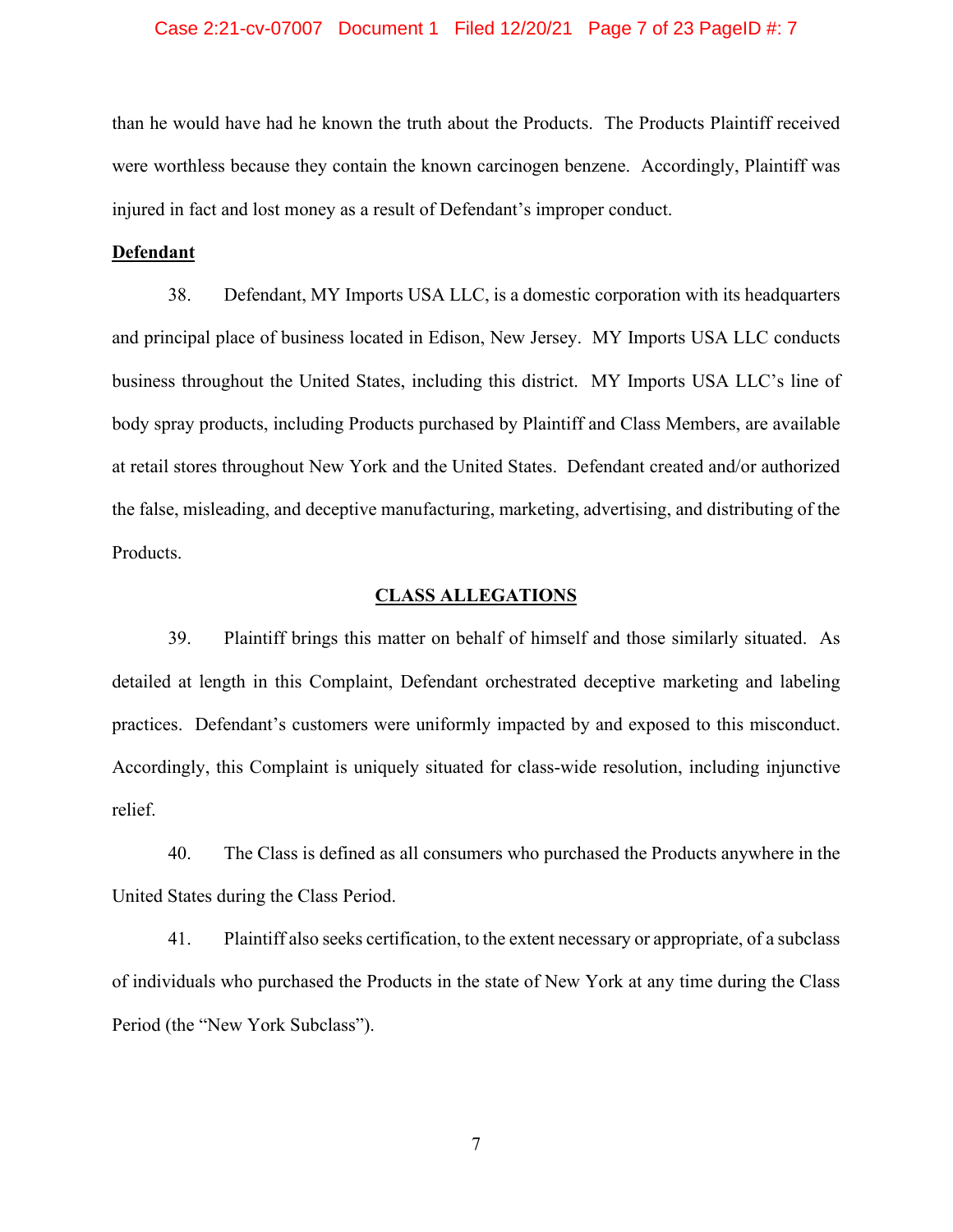#### Case 2:21-cv-07007 Document 1 Filed 12/20/21 Page 8 of 23 PageID #: 8

42. The Class and New York Subclass shall be referred to collectively throughout the Complaint as the Class.

43. The Class is properly brought and should be maintained as a class action under Rule 23(a), satisfying the class action prerequisites of numerosity, commonality, typicality, and adequacy because:

44. Numerosity: Class Members are so numerous that joinder of all members is impracticable. Plaintiff believes that there are thousands of consumers in the Class and the New York Class who are Class Members as described above who have been damaged by Defendant's deceptive and misleading practices.

45. Commonality: The questions of law and fact common to the Class Members which predominate over any questions which may affect individual Class Members include, but are not limited to:

- a. Whether Defendant is responsible for the conduct alleged herein which was uniformly directed at all consumers who purchased the Products;
- b. Whether Defendant's misconduct set forth in this Complaint demonstrates that Defendant has engaged in unfair, fraudulent, or unlawful business practices with respect to the advertising, marketing, and sale of its Products;
- c. Whether Defendant made false and/or misleading statements and omissions to the Class and the public concerning the contents of its Products;
- d. Whether Defendant's false and misleading statements and omissions concerning its Products were likely to deceive the public; and
- e. Whether Plaintiff and the Class are entitled to money damages under the same causes of action as the other Class Members?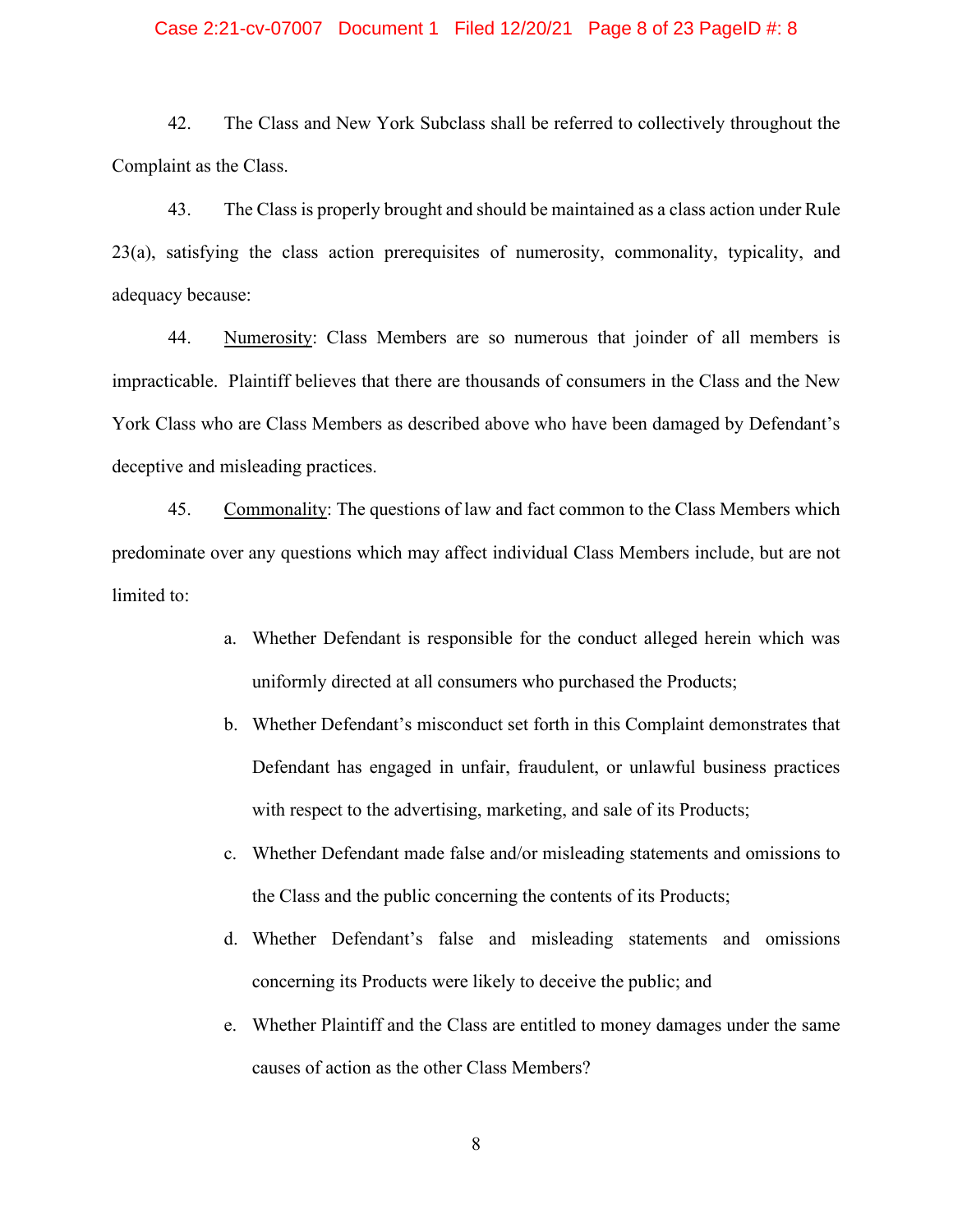#### Case 2:21-cv-07007 Document 1 Filed 12/20/21 Page 9 of 23 PageID #: 9

46. Typicality: Plaintiff is a member of the Class. Plaintiff's claims are typical of the claims of each Class Member in that every member of the Class was susceptible to the same deceptive, misleading conduct and purchased Defendant's Products. Plaintiff is entitled to relief under the same causes of action as the other Class Members.

47. Adequacy: Plaintiff is an adequate Class representative because his interests do not conflict with the interests of the Class Members he seeks to represent, his consumer fraud claims are common to all members of the Class, he has a strong interest in vindicating his rights, he has retained counsel competent and experienced in complex class action litigation, and counsel intends to vigorously prosecute this action.

48. Predominance: Pursuant to Rule 23(b)(3), common issues of law and fact identified above predominate over any other questions affecting only individual members of the Class. The Class issues fully predominate over any individual issues because no inquiry into individual conduct is necessary; all that is required is a narrow focus on Defendant's deceptive and misleading marketing and labeling practices.

49. Superiority: A class action is superior to the other available methods for the fair and efficient adjudication of this controversy because:

> a. The joinder of thousands of individual Class Members is impracticable, cumbersome, unduly burdensome, and a waste of judicial and/or litigation resources;

> b. The individual claims of the Class Members may be relatively modest compared with the expense of litigating the claims, thereby making it impracticable, unduly burdensome, and expensive—if not totally impossible—to justify individual actions;

> c. When Defendant's liability has been adjudicated, all Class Members' claims can be determined by the Court and administered efficiently in a manner far less burdensome and expensive than if it were attempted through filing, discovery, and trial of all individual cases;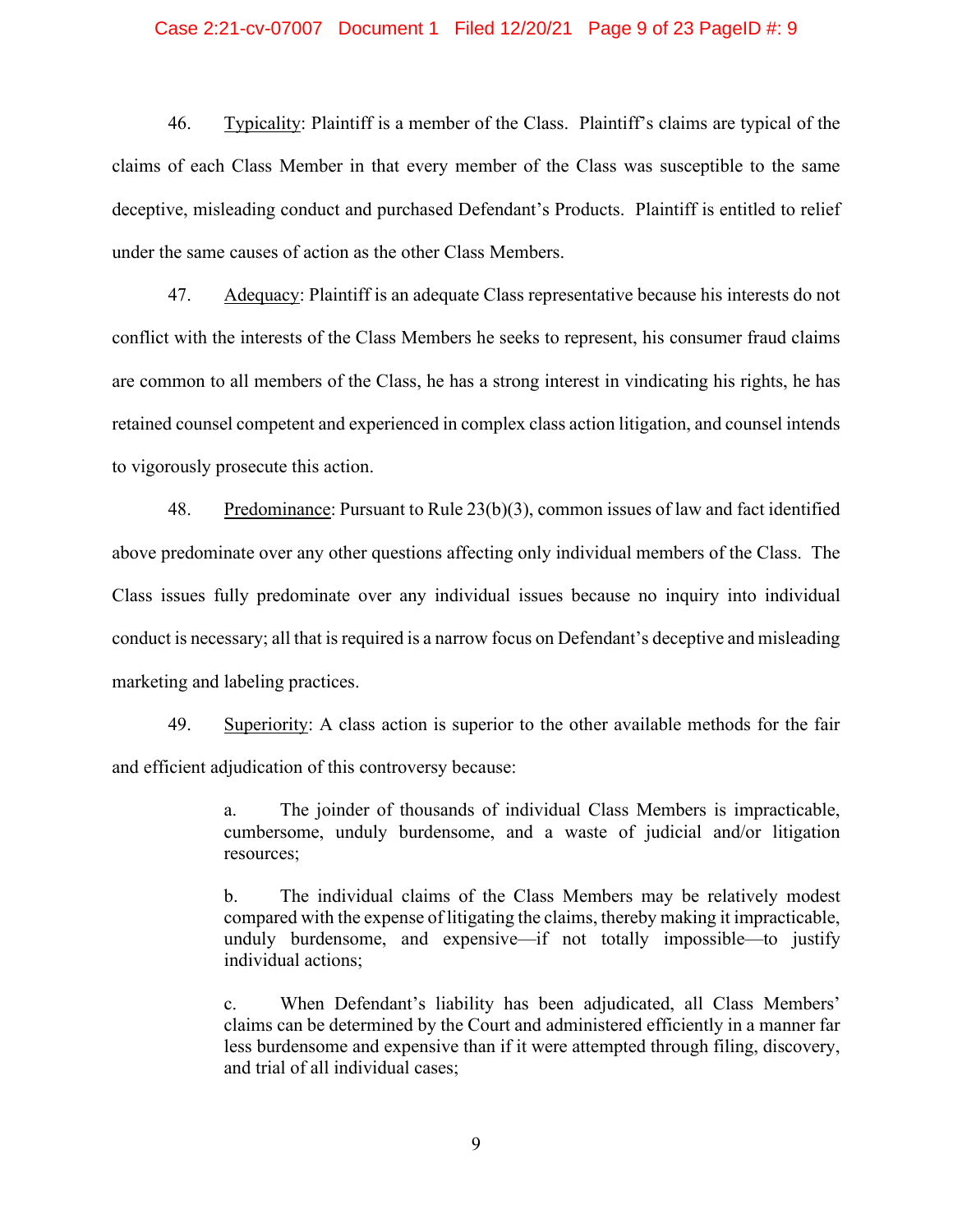d. This class action will promote orderly, efficient, expeditious, and appropriate adjudication and administration of Class claims;

e. Plaintiff knows of no difficulty to be encountered in the management of this action that would preclude its maintenance as a class action;

f. This class action will assure uniformity of decisions among Class Members;

g. The Class is readily definable and prosecution of this action as a class action will eliminate the possibility of repetitious litigation;

h. Class Members' interests in individually controlling the prosecution of separate actions is outweighed by their interest in efficient resolution by single class action; and

i. It would be desirable to concentrate in this single venue the litigation of all Class Members who were induced by Defendant's uniform false advertising to purchase its Products.

50. Accordingly, this Class is properly brought and should be maintained as a class action under Rule 23(b)(3) because questions of law or fact common to Class Members predominate over any questions affecting only individual members, and because a class action is superior to other available methods for fairly and efficiently adjudicating this controversy.

#### **INJUNCTIVE CLASS RELIEF**

51. Rules 23(b)(1) and (2) contemplate a class action for purposes of seeking classwide injunctive relief. Here, Defendant has engaged in conduct resulting in misleading consumers about ingredients in the Products. Since Defendant's conduct has been uniformly directed at all consumers in the United States, and the conduct continues presently, injunctive relief on a classwide basis is a viable and suitable solution to remedy Defendant's continuing misconduct. Plaintiff would purchase the Products again if they did not include benzene.

52. The injunctive Class is properly brought and should be maintained as a class action under Rule 23(a), satisfying the class action prerequisites of numerosity, commonality, typicality, and adequacy because: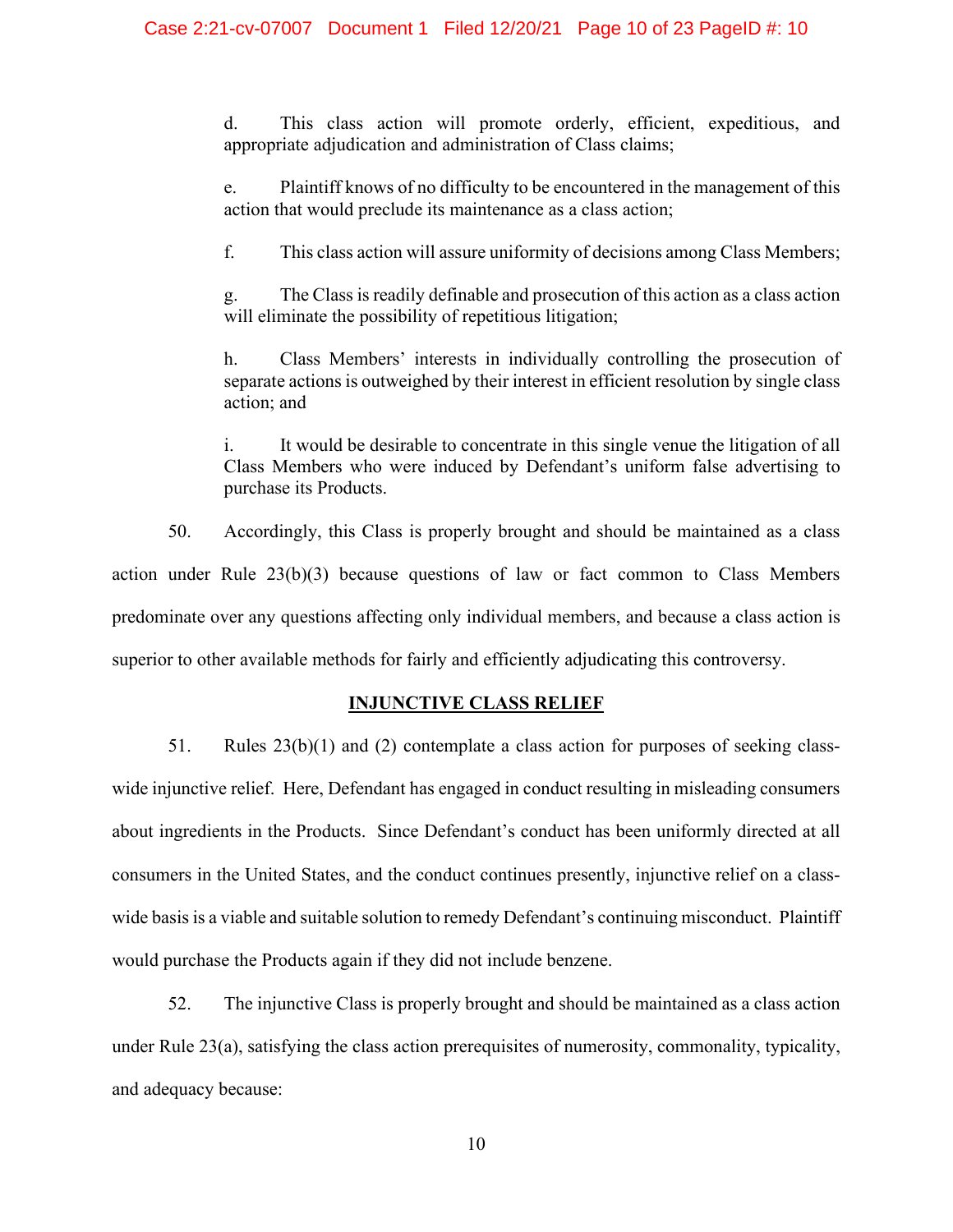a. Numerosity: Individual joinder of the injunctive Class Members would be wholly impracticable. Defendant's Products have been purchased by thousands of people throughout the United States.

b. Commonality: Questions of law and fact are common to members of the Class. Defendant's misconduct was uniformly directed at all consumers. Thus, all members of the Class have a common cause against Defendant to stop its misleading conduct through an injunction. Since the issues presented by this injunctive Class deal exclusively with Defendant's misconduct, resolution of these questions would necessarily be common to the entire Class. Moreover, there are common questions of law and fact inherent in the resolution of the proposed injunctive class, including, *inter alia*:

- i. Resolution of the issues presented in the  $23(b)(3)$  class;
- ii. Whether members of the Class will continue to suffer harm by virtue of Defendant's deceptive product marketing and labeling; and
- iii. Whether, on equitable grounds, Defendant should be prevented from continuing to deceptively mislabel the Products?

c. Typicality: Plaintiff's claims are typical of the claims of the injunctive Class because his claims arise from the same course of conduct (i.e., Defendant's deceptive and misleading marketing, labeling, and advertising practices). Plaintiff is a typical representative of the Class because, like all members of the injunctive Class, he purchased Defendant's Products which were sold unfairly and deceptively to consumers throughout the United States.

d. Adequacy: Plaintiff will fairly and adequately represent and protect the interests of the injunctive Class. His consumer protection claims are common to all members of the injunctive Class and he has a strong interest in vindicating his rights. In addition, Plaintiff and the Class are represented by counsel who are competent and experienced in both consumer protection and class action litigation.

53. Plaintiff seeks injunctive relief on behalf of the Class Members on grounds

generally applicable to the entire injunctive Class and Defendant has acted or refused to act in a manner that applies generally to the injunctive Class (i.e., Defendant has marketed its Products using the same misleading and deceptive labeling to all of the Class Members).

54. Plaintiff also seeks to include an injunction to require the implementation and funding of a blood serum testing program for the Plaintiff and Class Members to test for the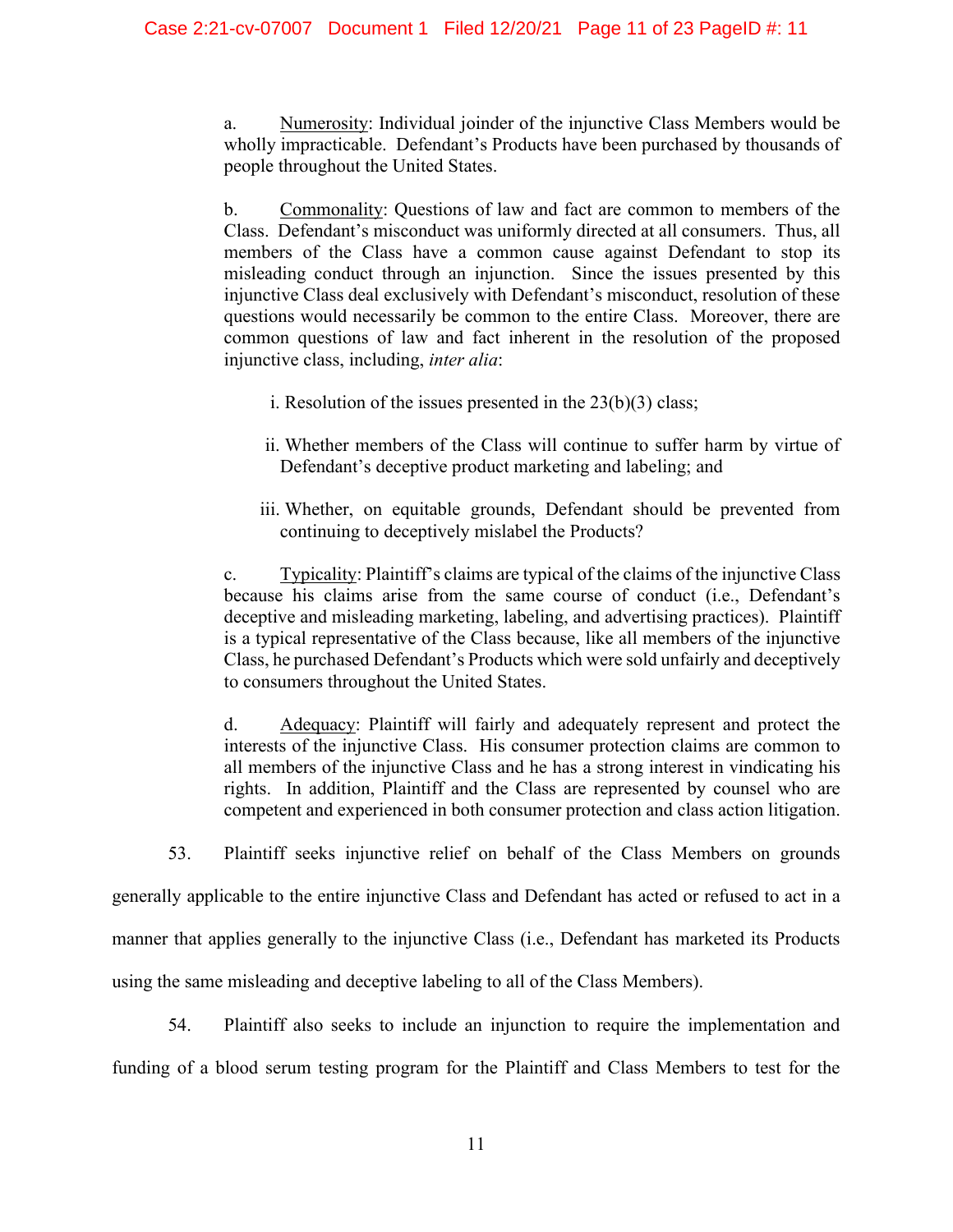#### Case 2:21-cv-07007 Document 1 Filed 12/20/21 Page 12 of 23 PageID #: 12

presence of benzene in their blood serum; and the implementation and funding of a medical monitoring program for Plaintiff and Class Members sufficient to monitor Plaintiff and Class Members' health to ensure they are adequately monitored for the harmful effects of benzene in the human body.

55. Any final injunctive relief or declaratory relief would benefit the entire injunctive Class as Defendant would be prevented from continuing its misleading and deceptive marketing practices and would be required to honestly disclose to consumers the true nature of the contents of the Products.

#### **CLAIMS**

# **FIRST CAUSE OF ACTION VIOLATION OF NEW YORK GBL § 349 (On Behalf of Plaintiff and New York Subclass Members)**

56. Plaintiff repeats and realleges each and every allegation contained in all the foregoing paragraphs as if fully set forth herein.

57. New York General Business Law Section 349 ("GBL § 349") declares unlawful "[d]eceptive acts or practices in the conduct of any business, trade, or commerce or in the furnishing of any service in this state . . ."

58. The conduct of Defendant alleged herein constitutes recurring, "unlawful" deceptive acts and practices in violation of GBL § 349, and as such, Plaintiff and the New York Subclass Members seek monetary damages against Defendant, enjoining it from inaccurately describing, labeling, marketing, and promoting the Products.

59. There is no adequate remedy at law.

60. Defendant misleadingly, inaccurately, and deceptively advertise and market its Products to consumers.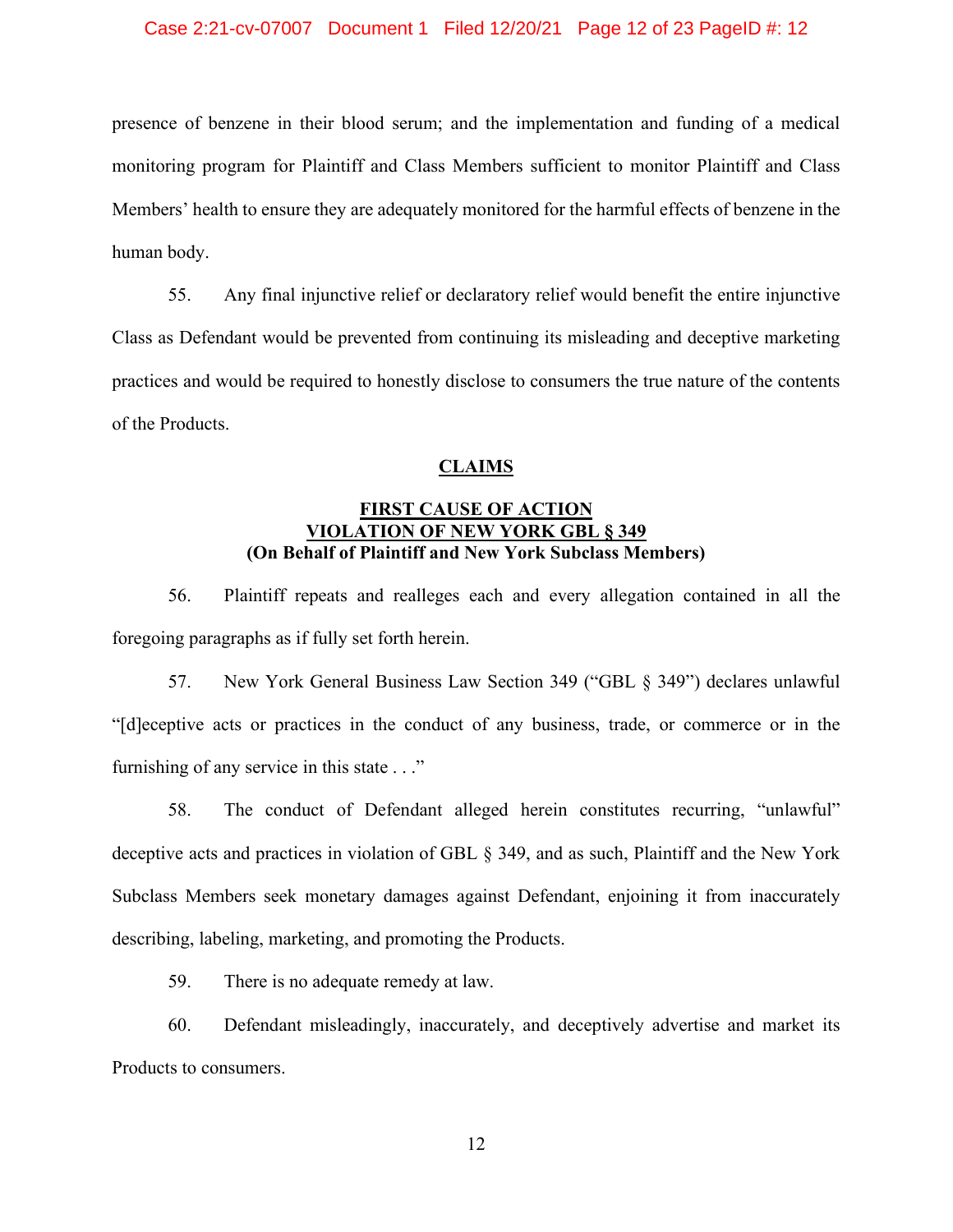#### Case 2:21-cv-07007 Document 1 Filed 12/20/21 Page 13 of 23 PageID #: 13

61. Defendant's improper consumer-oriented conduct—including failing to disclose that the Products have benzene—is misleading in a material way in that it, *inter alia*, induced Plaintiff and the New York Subclass Members to purchase Defendant's Products and to use the Products when they otherwise would not have. Defendant made the untrue and/or misleading statements and omissions willfully, wantonly, and with reckless disregard for the truth.

62. Plaintiff and the New York Subclass Members have been injured inasmuch as they purchased products that were mislabeled, unhealthy, and entirely worthless. Accordingly, Plaintiff and the New York Subclass Members received less than what they bargained and paid for.

63. Defendant's advertising and Products' packaging and labeling induced Plaintiff and the New York Subclass Members to buy Defendant's Products.

64. Defendant's deceptive and misleading practices constitute a deceptive act and practice in the conduct of business in violation of New York General Business Law §349(a) and Plaintiff and the New York Subclass Members have been damaged thereby.

65. As a result of Defendant's recurring, "unlawful" deceptive acts and practices, Plaintiff and the New York Subclass Members are entitled to monetary, statutory, compensatory, treble and punitive damages, restitution, and disgorgement of all moneys obtained by means of Defendant's unlawful conduct, interest, and attorneys' fees and costs.

# **SECOND CAUSE OF ACTION VIOLATION OF NEW YORK GBL § 350 (On Behalf of Plaintiff and the New York Subclass Members)**

66. Plaintiff repeats and realleges each and every allegation contained in all the foregoing paragraphs as if fully set forth herein.

67. N.Y. Gen. Bus. Law § 350 provides, in part, as follows: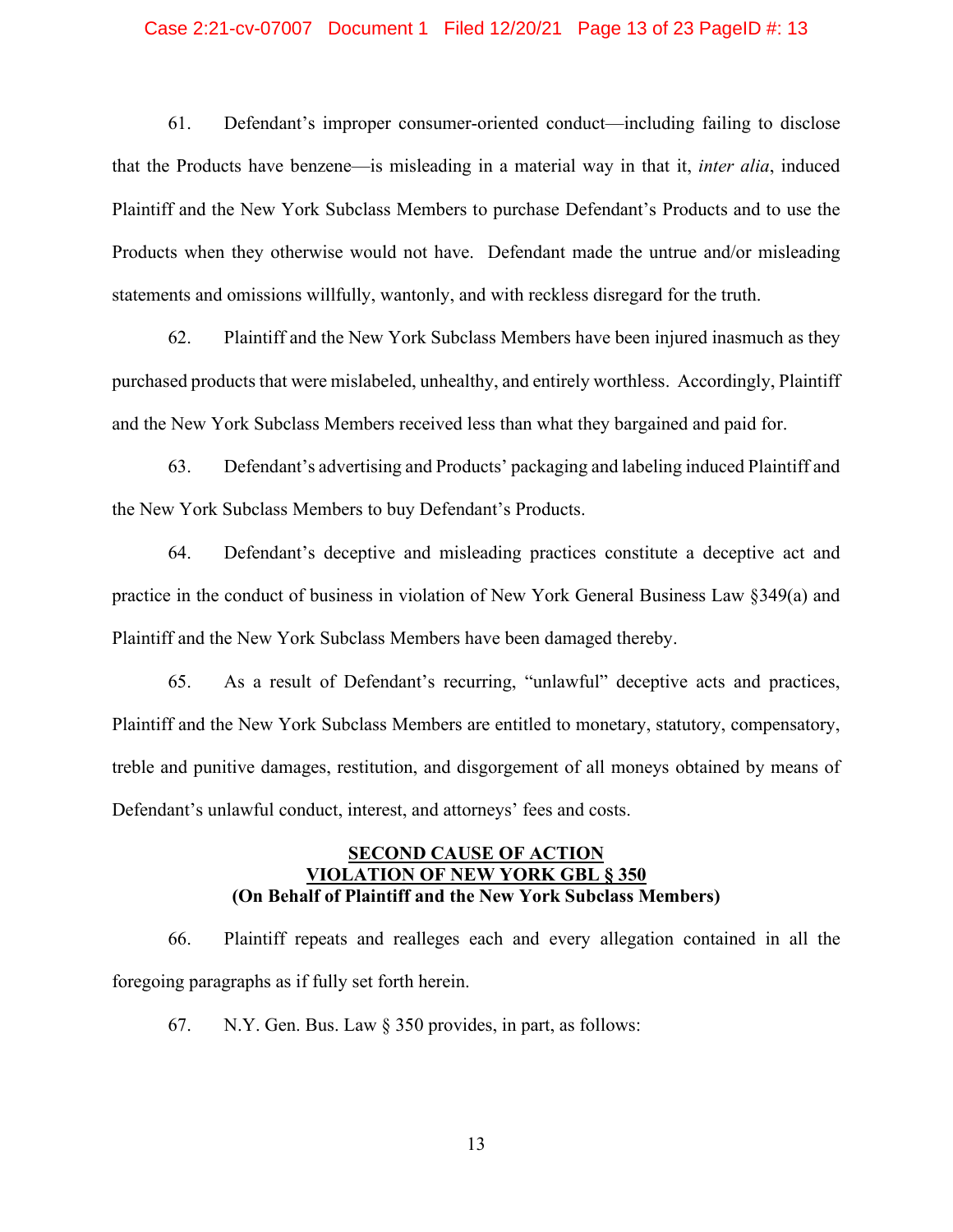False advertising in the conduct of any business, trade, or commerce or in the furnishing of any service in this state is hereby declared unlawful.

68. N.Y. Gen. Bus. Law § 350a(1) provides, in part, as follows:

The term 'false advertising, including labeling, of a commodity, or of the kind, character, terms or conditions of any employment opportunity if such advertising is misleading in a material respect. In determining whether any advertising is misleading, there shall be taken into account (among other things) not only representations made by statement, word, design, device, sound or any combination thereof, but also the extent to which the advertising fails to reveal facts material in the light of such representations with respect to the commodity or employment to which the advertising relates under the conditions proscribed in said advertisement, or under such conditions as are customary or usual . . .

69. Defendant's labeling and advertisements contain untrue and materially misleading statements and omissions concerning its Products inasmuch as they misrepresent that the Products are safe for use and don't list that the Products contain benzene.

70. Plaintiff and the New York Subclass Members have been injured inasmuch as they relied upon the labeling, packaging, and advertising and purchased Products that were mislabeled, unhealthy, and entirely worthless. Accordingly, Plaintiff and the New York Subclass Members received less than what they bargained and paid for.

71. Defendant's advertising, packaging, and Products' labeling induced Plaintiff and the New York Subclass Members to buy Defendant's Products.

72. Defendant made its untrue and/or misleading statements and representations willfully, wantonly, and with reckless disregard for the truth.

73. Defendant's conduct constitutes multiple, separate violations of N.Y. Gen. Bus. Law § 350.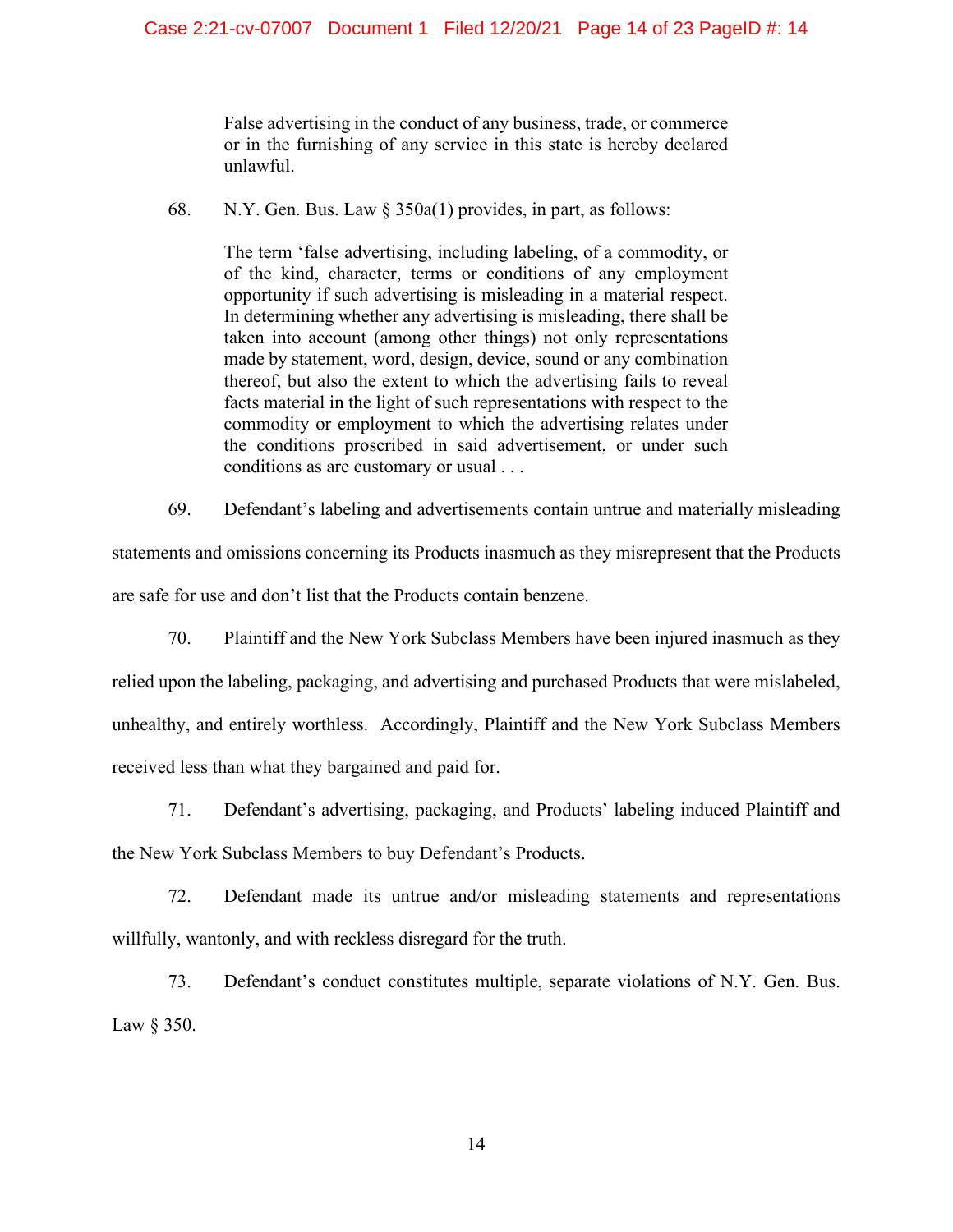#### Case 2:21-cv-07007 Document 1 Filed 12/20/21 Page 15 of 23 PageID #: 15

74. Defendant made the material misrepresentations described in this Complaint in its advertising and on the Products' packaging and labeling.

75. Defendant's material misrepresentations were substantially uniform in content, presentation, and impact upon consumers at large. Moreover, all consumers purchasing the Products were and continue to be exposed to Defendant's material misrepresentations.

76. As a result of Defendant's recurring, "unlawful" deceptive acts and practices, Plaintiff and New York Subclass Members are entitled to monetary, statutory, compensatory, treble and punitive damages, restitution, and disgorgement of all moneys obtained by means of Defendant's unlawful conduct, interest, and attorneys' fees and costs.

# **THIRD CAUSE OF ACTION BREACH OF EXPRESS WARRANT (On Behalf of Plaintiff and All Class Members)**

77. Plaintiff repeats and realleges each and every allegation contained in the foregoing paragraphs as if fully set forth herein.

78. Defendant provided Plaintiff and Class Members with an express warranty in the form of written affirmations of fact promising and representing that the Product is safe for use and do not contain benzene.

79. The above affirmations of fact were not couched as "belief" or "opinion," and were not "generalized statements of quality not capable of proof or disproof."

80. These affirmations of fact became part of the basis for the bargain and were material to Plaintiff and Class Members' transactions.

81. Plaintiff and Class Members reasonably relied upon Defendant's affirmations of fact and justifiably acted in ignorance of the material facts omitted or concealed when they decided to buy Defendant's Products.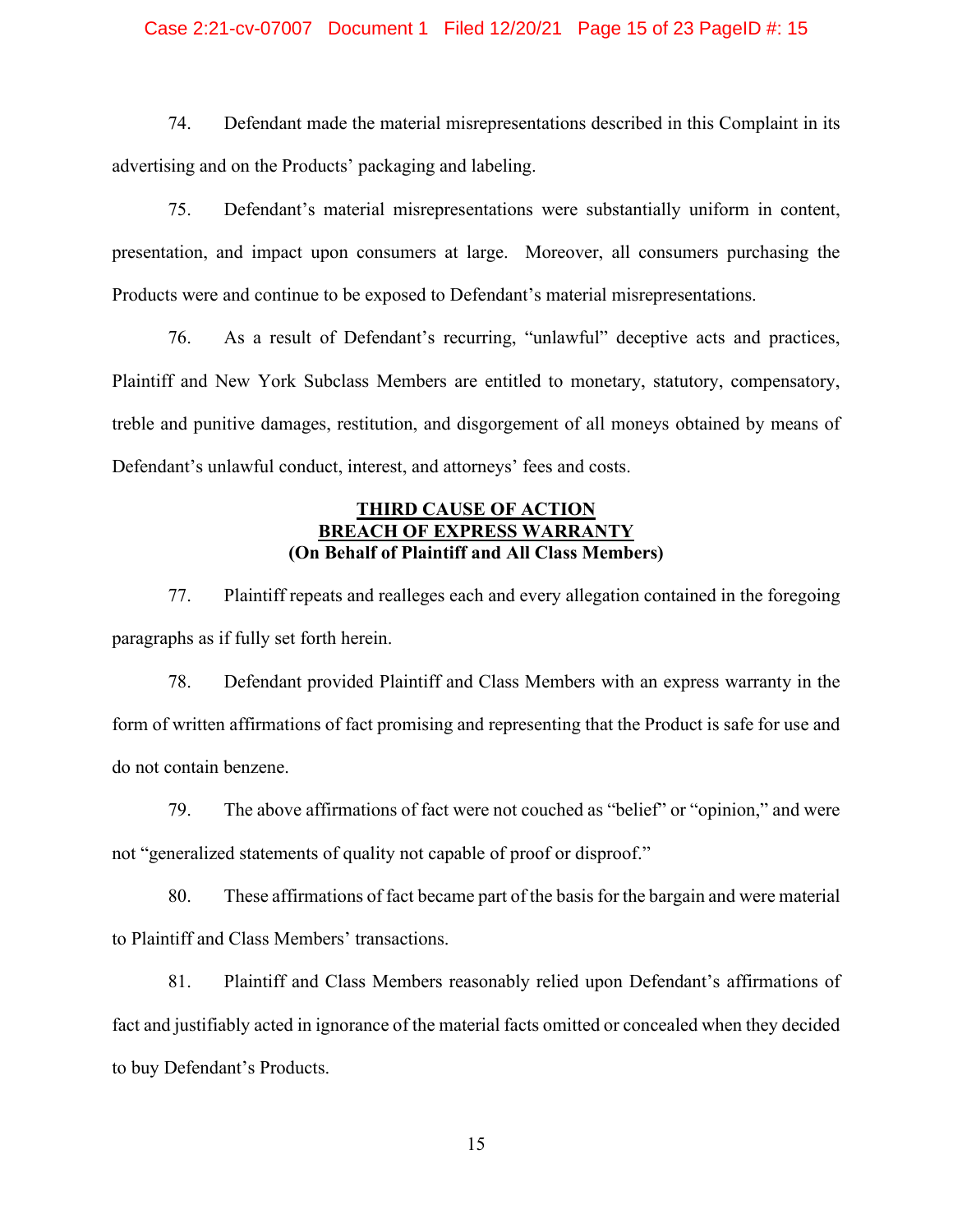#### Case 2:21-cv-07007 Document 1 Filed 12/20/21 Page 16 of 23 PageID #: 16

82. Defendant knowingly breached the express warranties by including benzene in the Products sold to Plaintiff and the Class without properly notifying them of its inclusion in the Products.

83. Within a reasonable time after it knew or should have known, Defendant did not change the Products' labels to include benzene in the ingredient list.

84. Defendant thereby breached the following state warranty laws:

- a. Code of Ala. § 7-2-313;
- b. Alaska Stat. § 45.02.313;
- c. A.R.S. § 47-2313;
- d. A.C.A. § 4-2-313;
- e. Cal. Comm. Code § 2313;
- f. Colo. Rev. Stat. § 4-2-313;
- g. Conn. Gen. Stat. § 42a-2-313;
- h. 6 Del. C. § 2-313;
- i. D.C. Code § 28:2-313;
- j. Fla. Stat. § 672.313;
- k. O.C.G.A. § 11-2-313;
- l. H.R.S. § 490:2-313;
- m. Idaho Code § 28-2-313;
- n. 810 I.L.C.S. 5/2-313;
- o. Ind. Code § 26-1-2-313;
- p. Iowa Code § 554.2313;
- q. K.S.A. § 84-2-313;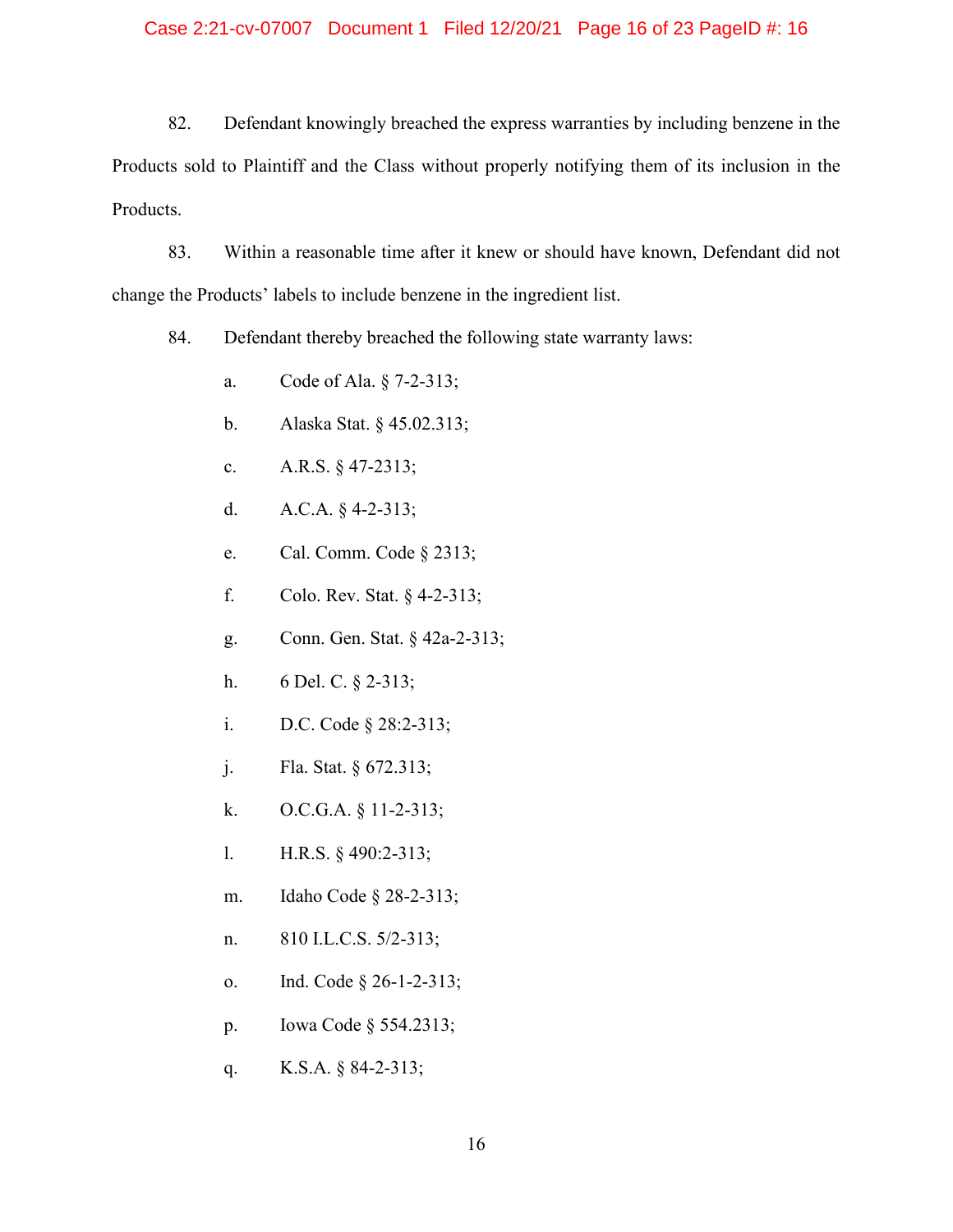- r. K.R.S. § 355.2-313;
- s. 11 M.R.S. § 2-313;
- t. Md. Commercial Law Code Ann. § 2-313;
- u. 106 Mass. Gen. Laws Ann. § 2-313;
- v. M.C.L.S. § 440.2313;
- w. Minn. Stat. § 336.2-313;
- x. Miss. Code Ann. § 75-2-313;
- y. R.S. Mo. § 400.2-313;
- z. Mont. Code Anno. § 30-2-313;
- aa. Neb. Rev. Stat. § 2-313;
- bb. Nev. Rev. Stat. Ann. § 104.2313;
- cc. R.S.A. 382-A:2-313;
- dd. N.J. Stat. Ann. § 12A:2-313;
- ee. N.M. Stat. Ann. § 55-2-313;
- ff. N.Y. U.C.C. Law § 2-313;
- gg. N.C. Gen. Stat. § 25-2-313;
- hh. N.D. Cent. Code § 41-02-30;
- ii. II. O.R.C. Ann. § 1302.26;
- jj. 12A Okl. St. § 2-313;
- kk. Or. Rev. Stat. § 72-3130;
- ll. 13 Pa. Rev. Stat. § 72-3130;
- mm. R.I. Gen. Laws § 6A-2-313;
- nn. S.C. Code Ann. § 36-2-313;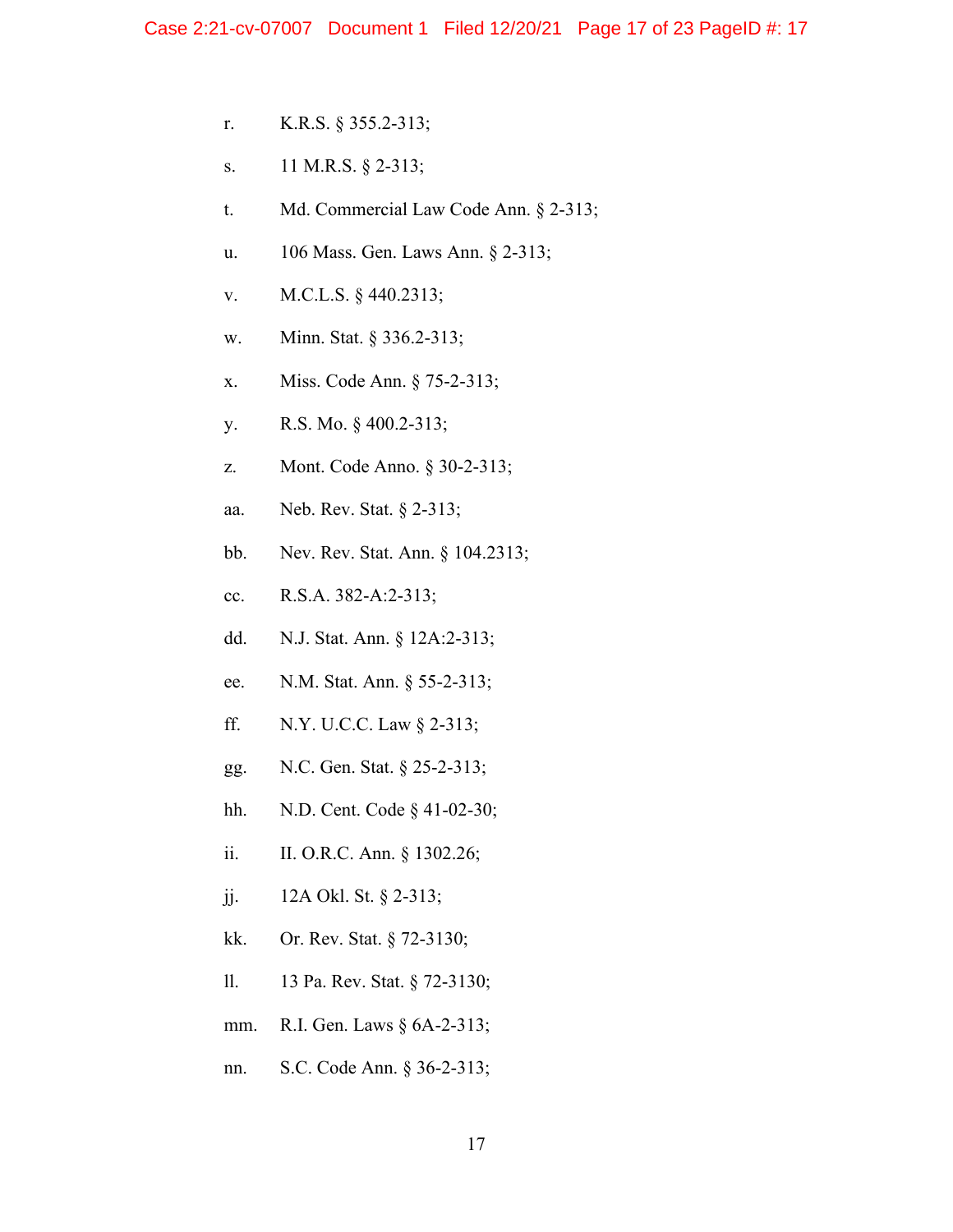- oo. S.D. Codified Laws, § 57A-2-313;
- pp. Tenn. Code Ann. § 47-2-313;
- qq. Tex. Bus. & Com. Code § 2.313;
- rr. Utah Code Ann. § 70A-2-313;
- ss. 9A V.S.A. § 2-313;
- tt. Va. Code Ann. § 59.1-504.2;
- uu. Wash. Rev. Code Ann. § 6A.2-313;
- vv. W. Va. Code § 46-2-313;
- ww. Wis. Stat. § 402.313; and
- xx. Wyo. Stat. § 34.1-2-313.
- 85. As a direct and proximate result of Defendant's breach of the express warranties,

Plaintiff and Class Members were damaged in the amount of the price they paid for the Products, in an amount to be proven at trial.

# **FOURTH CAUSE OF ACTION BREACH OF IMPLIED WARRANTY OF MERCHANTABILITY (On Behalf of Plaintiff and All Class Members)**

86. Plaintiff brings this count on behalf of himself and the Class and repeats and realleges all previous paragraphs, as if fully included herein.

87. Defendant sold and Plaintiff and Class Members purchased the Products.

88. When sold by Defendant, the Products were not merchantable, did not pass without objection in the trade under the label description, were not of adequate quality within that description, were not fit for the ordinary purposes for which such goods are used, and did not conform to the promises or affirmations of fact made on its container or label.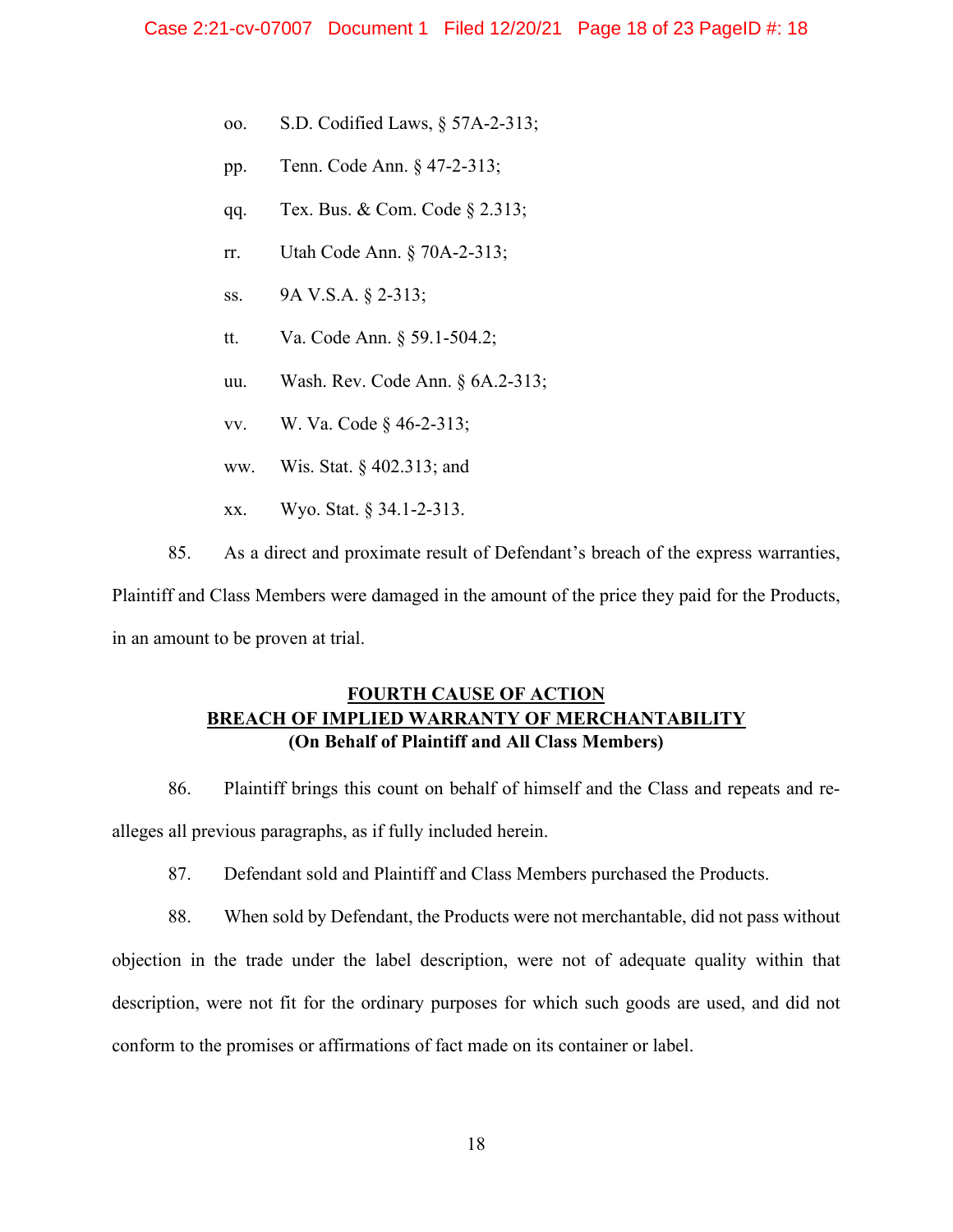#### Case 2:21-cv-07007 Document 1 Filed 12/20/21 Page 19 of 23 PageID #: 19

89. Because the Products contain benzene, they are in no way were safe for use as body spray products.

90. As a direct result of Defendant's Products being unfit for intended purpose and/or otherwise not merchantable, Plaintiff and Class members were damaged because they would not have purchased Defendant's Products had they known the true facts regarding the benzene content.

## **FIFTH CAUSE OF ACTION FRAUDULENT CONCEALMENT (On Behalf of Plaintiff and All Class Members)**

91. Plaintiff repeats and realleges each and every allegation contained in the foregoing paragraphs as if fully set forth herein.

92. Defendant concealed and failed to disclose on the Products' packaging and labeling the material fact that the Products contained benzene, and that the Products were not safe or healthy for use.

93. Defendant had knowledge that the Products contained benzene, and that the Products were not safe or healthy for use.

94. Defendant had a duty to disclose that the Products contained benzene, and that the Products were not safe or healthy for use.

95. Defendant had superior knowledge or means of knowledge available to it and knew that Plaintiff and Class Members would rely upon the representations and omissions of Defendant regarding the quality and ingredients of its Products. Consumers lack the meaningful ability to test or independently ascertain or verify whether a product contains benzene, especially at the point of sale.

96. Defendant's concealment was material and intentional because people are concerned with what is in the products that they are putting onto and into their bodies. Consumers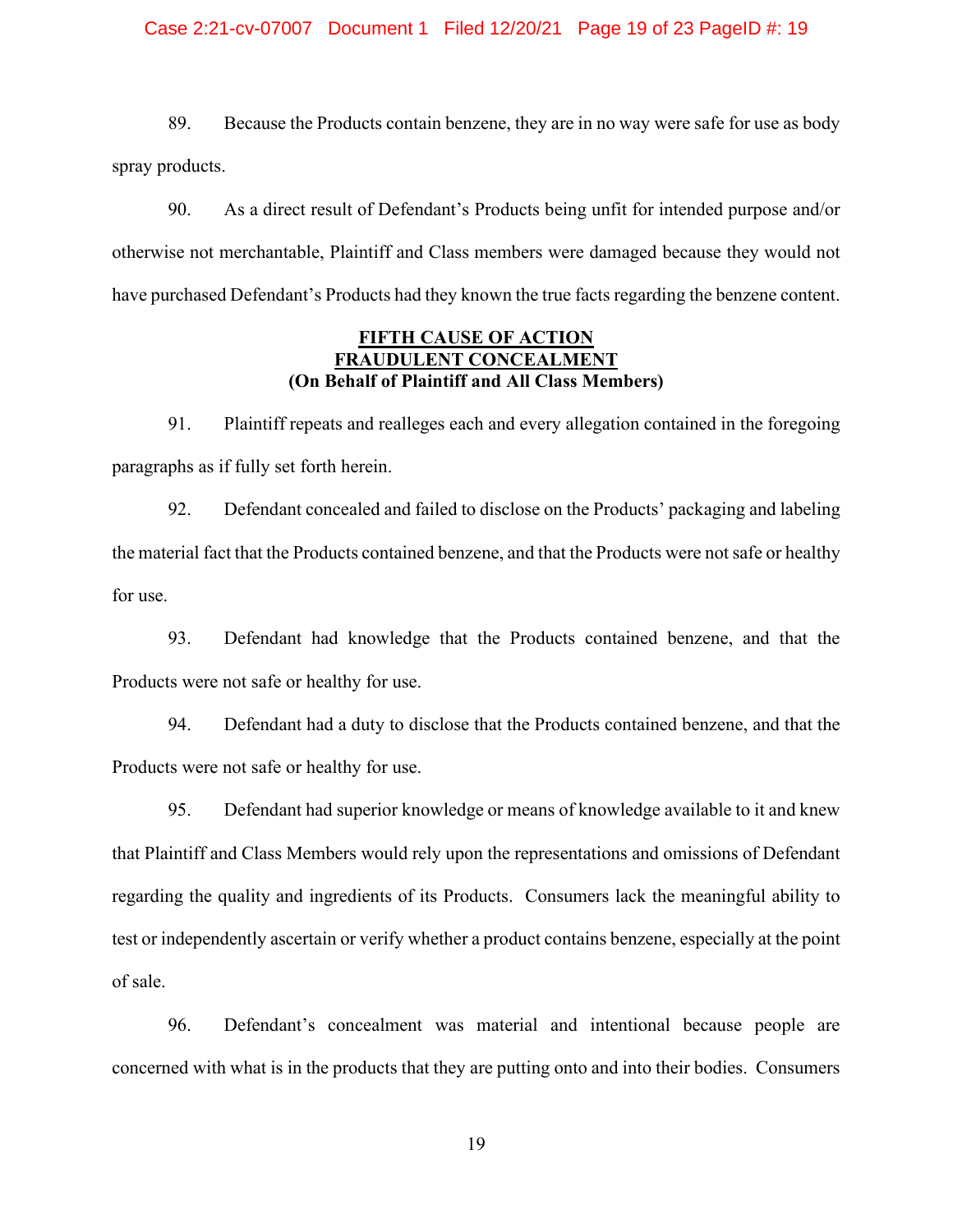#### Case 2:21-cv-07007 Document 1 Filed 12/20/21 Page 20 of 23 PageID #: 20

such as Plaintiff and the Class Members are influenced by the ingredients listed, as well as any warnings (or lack thereof) on the products they buy. Defendant knows that if it had not omitted that the Products contained benzene, then Plaintiff and the Class would not have purchased the Products at all; however, Defendant wanted to increase sales and profits.

97. Defendant's concealment misled Plaintiff and the Class as to the true nature of what they were buying and putting onto and into their bodies.

98. Defendant fraudulently concealed that the Products contained benzene and that the Products were not safe or healthy for use. Consequently, Plaintiff and the other members of the Class have suffered injury and are entitled to damages in an amount to be proven at trial.

# **SIXTH CAUSE OF ACTION MEDICAL MONITORING (On Behalf of Plaintiff and All Class Members)**

99. Plaintiff repeats and realleges each and every allegation contained in the foregoing paragraphs as if fully set forth herein.

100. As a result of Defendant's negligence, Plaintiff and Class Members have been exposed to the carcinogen benzene.

101. As a proximate result of Plaintiff and Class Members' exposure to benzene, Plaintiff and Class Members have a significantly increased risk of serious medical complications, including ailments such as bone marrow harm and blood cancer (such as leukemia).

102. A monitoring procedure exists that makes the early detection of these types of ailments possible.

103. The prescribed monitoring program is reasonably necessary according to contemporary scientific principles.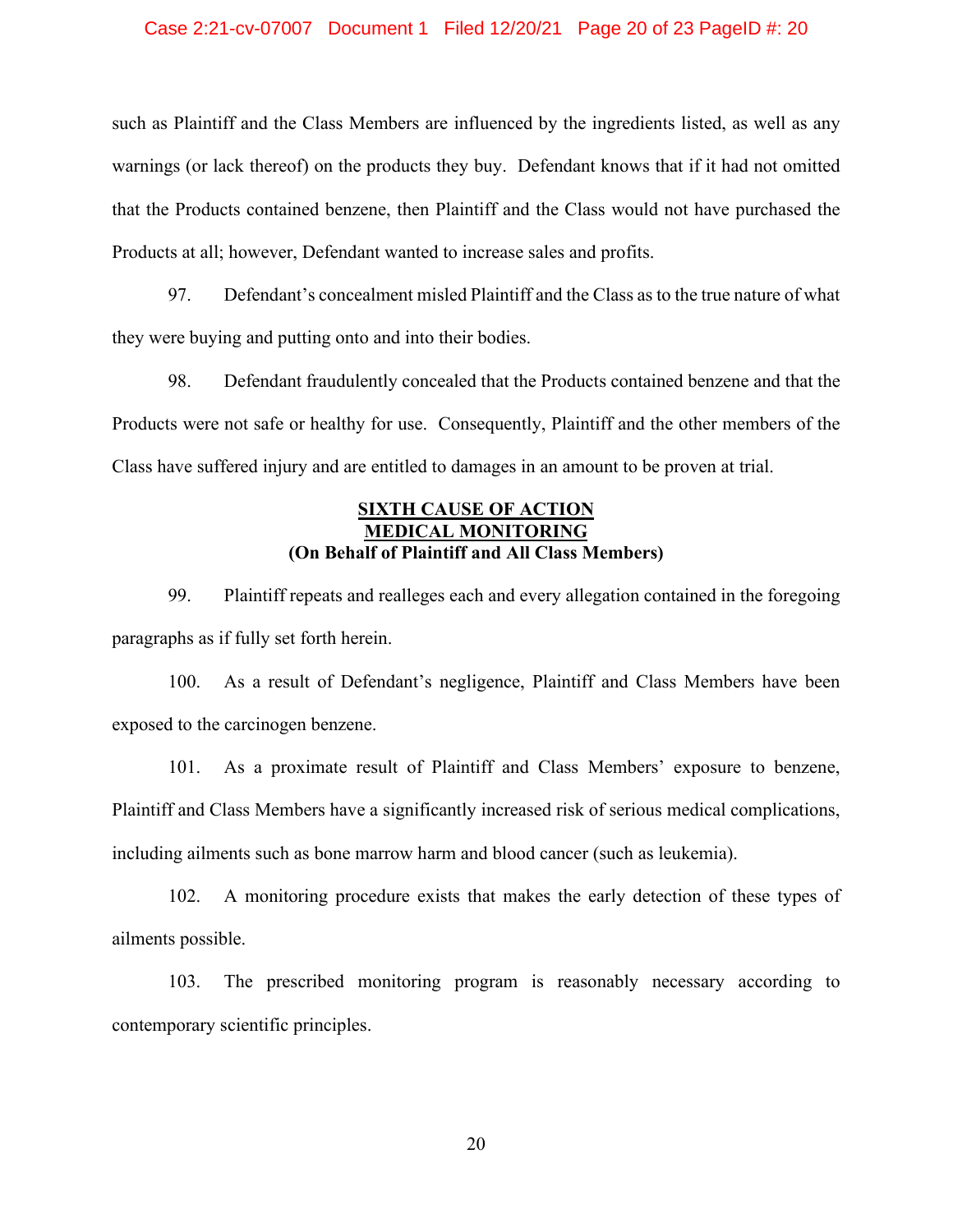#### Case 2:21-cv-07007 Document 1 Filed 12/20/21 Page 21 of 23 PageID #: 21

104. Defendant's acts were willful, wanton, or reckless and conducted with a reckless indifference to the health and rights of Plaintiff and Class Members.

# **SEVENTH CAUSE OF ACTION UNJUST ENRICHMENT (On Behalf of Plaintiff and All Class Members in the Alternative)**

105. Plaintiff repeats and realleges each and every allegation contained in the foregoing paragraphs as if fully set forth herein.

106. Plaintiff, on behalf of himself and consumers nationwide, brings a claim for unjust enrichment.

107. Defendant's conduct violated, *inter alia*, state and federal law by manufacturing, advertising, marketing, and selling the Products while misrepresenting and omitting material facts.

108. Defendant's unlawful conduct, as described in this Complaint, allowed Defendant to knowingly realize substantial revenues from selling the Products at the expense of, and to the detriment or impoverishment of, Plaintiff and Class Members and to Defendant's benefit and enrichment. Defendant has thereby violated fundamental principles of justice, equity, and good conscience.

109. Plaintiff and Class Members conferred significant financial benefits and paid substantial compensation to Defendant for the Products, which were not as Defendant represented them to be.

110. It is inequitable for Defendant to retain the benefits conferred by Plaintiff and Class Members' overpayments.

111. Plaintiff and Class Members seek establishment of a constructive trust from which Plaintiff and Class Members may seek restitution.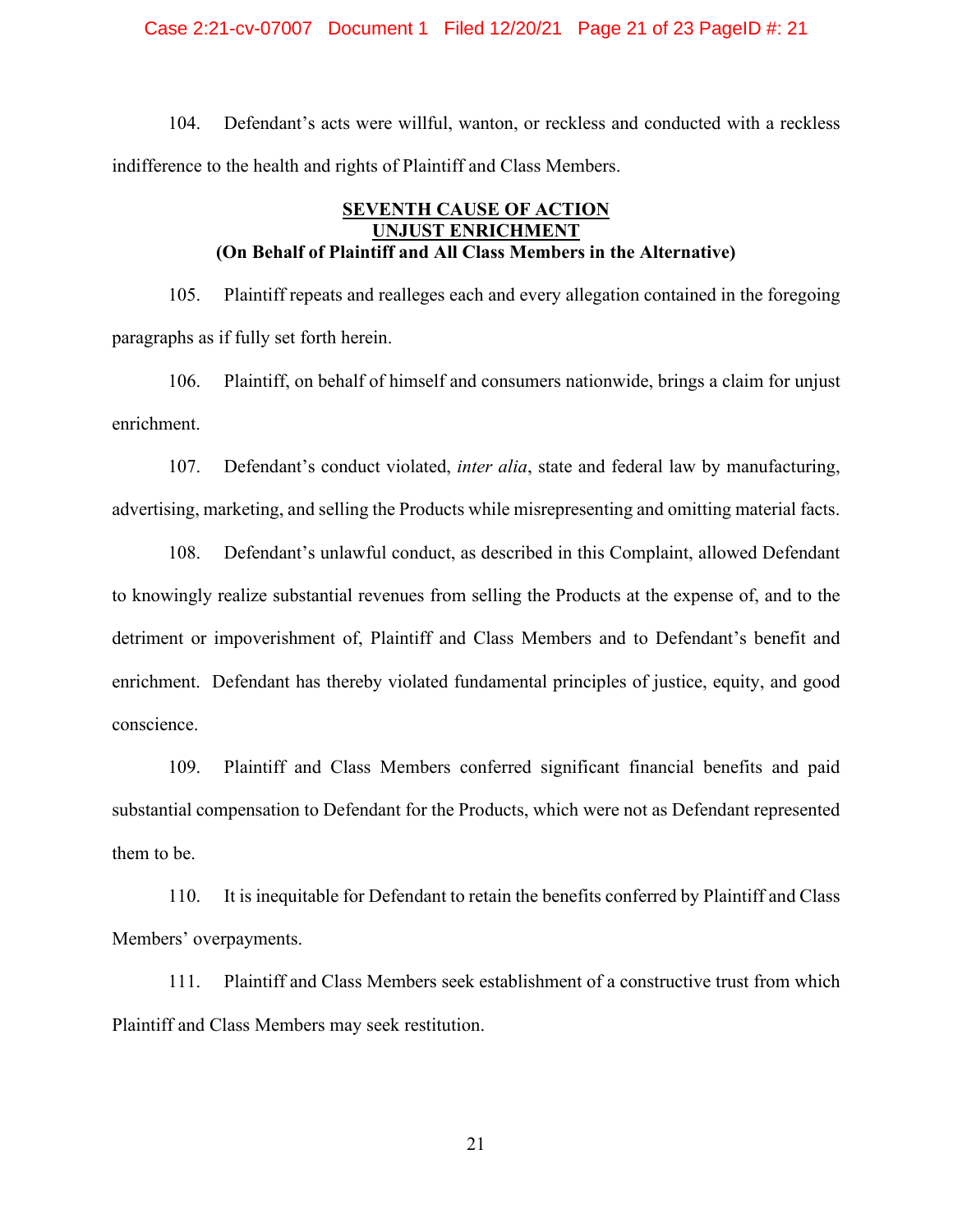Case 2:21-cv-07007 Document 1 Filed 12/20/21 Page 22 of 23 PageID #: 22

#### **JURY DEMAND**

Plaintiff demands a trial by jury on all issues.

**WHEREFORE**, Plaintiff, on behalf of himself and the Class, prays for judgment as follows:

- (a) Declaring this action to be a proper class action and certifying Plaintiff as the representative of the Class under Rule 23 of the Federal Rules of Civil Procedure;
- (b) Entering preliminary and permanent injunctive relief against Defendant, directing Defendant to correct its practices and to comply with New York's relevant consumer protection laws;
- (c) An Order requiring Defendant to establish a blood testing program for Plaintiff and the Class, as well as to establish a medical monitoring protocol for Plaintiff and the Class to monitor individuals' health and diagnose at an early stage any ailments associated with exposure to benzene;
- (d) Awarding monetary damages and treble damages;
- (e) Awarding statutory damages of \$50 per transaction, and treble damages for knowing and willful violations, pursuant to N.Y. GBL § 349;
- (f) Awarding statutory damages of \$500 per transaction pursuant to N.Y. GBL § 350;
- (g) Awarding punitive damages;
- (h) Awarding Plaintiff and Class Members their costs and expenses incurred in this action, including reasonable allowance of fees for Plaintiff's attorneys, experts, and reimbursement of Plaintiff's expenses; and
- (i) Granting such other and further relief as the Court may deem just and proper.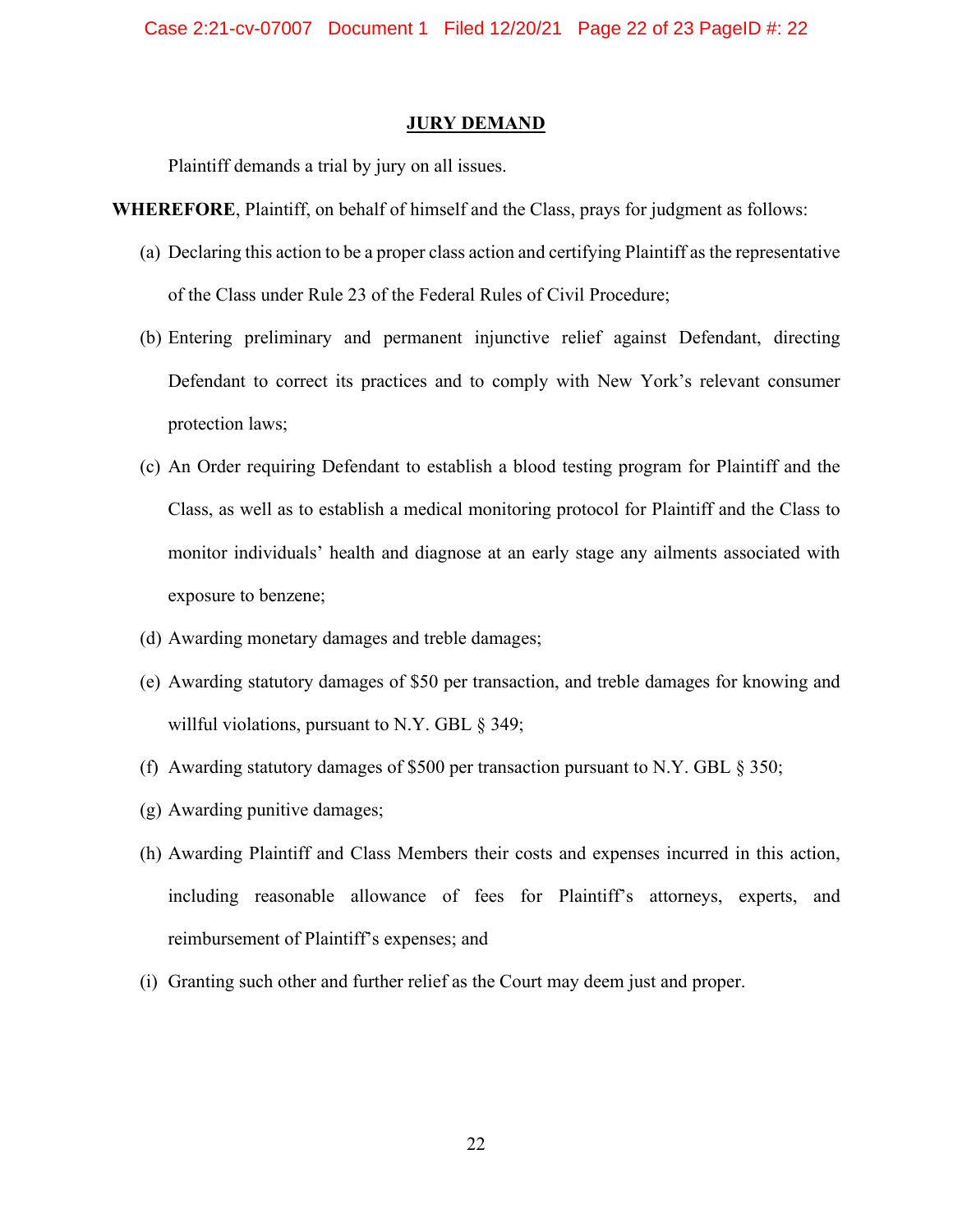Dated: December 20, 2021

#### **THE SULTZER LAW GROUP P.C.**

By: Jason P. Sultzer /s/

 $\mathcal{L}_\text{max}$  and  $\mathcal{L}_\text{max}$  and  $\mathcal{L}_\text{max}$  and  $\mathcal{L}_\text{max}$ Jason P. Sultzer, Esq. Joseph Lipari, Esq. Daniel Markowitz, Esq. 270 Madison Avenue, Suite 1800 New York, NY 10016 Tel: (845) 483-7100 Fax: (888) 749-7747 sultzerj@thesultzerlawgroup.com liparij@thesultzerlawgroup.com markowitzd@thesultzerlawgroup.com

David C. Magagna Jr., Esq. Charles E. Schaffer, Esq. LEVIN SEDRAN & BERMAN 510 Walnut Street, Suite 500 Philadelphia, PA 19106 Tel: 215-592-1500 dmagagna@lfsblaw.com cschaffer@lfsblaw.com

*Counsel for Plaintiff and the Class*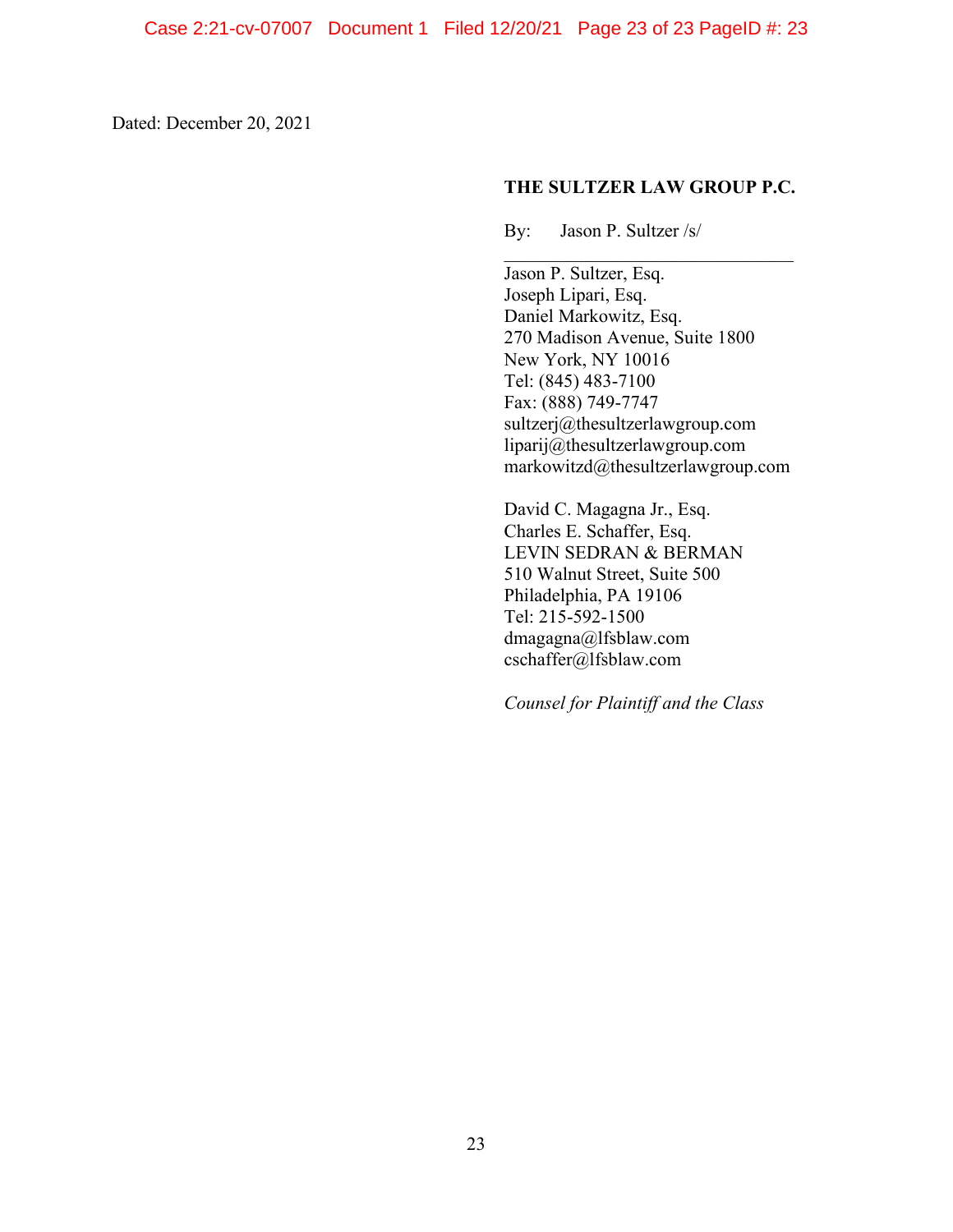AO 440 (Rev. 06/12) Summons in a Civil Action

# **UNITED STATES DISTRICT COURT**

for the

Eastern District of New York

 $\lambda$ 

Ivan Esquivel, individually on behalf of himself and all others similarly situated

Plaintiff(s)

 $\bar{V}$ .

MY Imports USA LLC

Civil Action No.

 $Defendant(s)$ 

#### **SUMMONS IN A CIVIL ACTION**

To: (Defendant's name and address) MY Imports USA LLC 60 Brunswick Avenue Edison, NJ 08817

A lawsuit has been filed against you.

Within 21 days after service of this summons on you (not counting the day you received it) — or 60 days if you are the United States or a United States agency, or an officer or employee of the United States described in Fed. R. Civ. P. 12 (a)(2) or (3) — you must serve on the plaintiff an answer to the attached complaint or a motion under Rule 12 of the Federal Rules of Civil Procedure. The answer or motion must be served on the plaintiff or plaintiff's attorney,

> The Sultzer Law Group P.C. Jason P. Sultzer, Esq. 270 Madison Ave. Ste. 1800 New York, NY 10016

Levin Sedran & Berman David C. Magagna, Esq. 510 Walnut St., Ste. 500 Philadelphia, PA 19109

If you fail to respond, judgment by default will be entered against you for the relief demanded in the complaint. You also must file your answer or motion with the court,

> DOUGLAS C. PALMER CLERK OF COURT

Date:

whose name and address are:

 $\bar{\bar{z}}$ 

Signature of Clerk or Deputy Clerk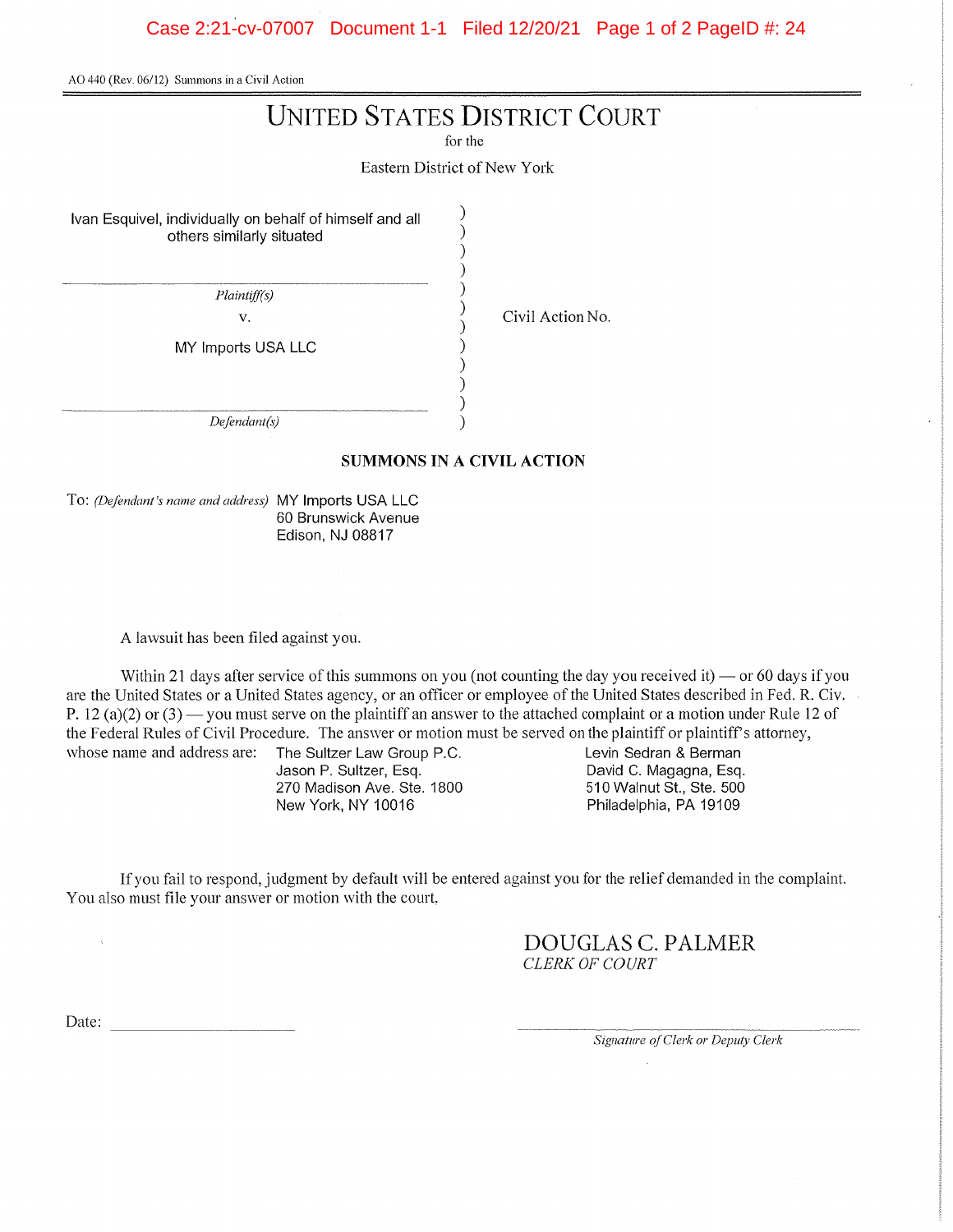# Case 2:21-cv-07007 Document 1-1 Filed 12/20/21 Page 2 of 2 PageID #: 25

AO 440 (Rev. 06/12) Summons in a Civil Action (Page 2)

Civil Action No.

# PROOF OF SERVICE

(This section should not be filed with the court unless required by Fed. R. Civ. P. 4(I))

|                              | This summons for (name of individual and title, if any)                                     |                                                                                                                       |                  |
|------------------------------|---------------------------------------------------------------------------------------------|-----------------------------------------------------------------------------------------------------------------------|------------------|
| was received by me on (date) |                                                                                             |                                                                                                                       |                  |
|                              | $\Box$ I personally served the summons on the individual at (place)                         |                                                                                                                       |                  |
|                              |                                                                                             | on (date)                                                                                                             | $\frac{1}{2}$ or |
|                              | $\Box$ I left the summons at the individual's residence or usual place of abode with (name) |                                                                                                                       |                  |
|                              |                                                                                             | , a person of suitable age and discretion who resides there,                                                          |                  |
| on (date)                    |                                                                                             | , and mailed a copy to the individual's last known address; or                                                        |                  |
|                              | $\Box$ I served the summons on (name of individual)                                         |                                                                                                                       | , who is         |
|                              | designated by law to accept service of process on behalf of (name of organization)          |                                                                                                                       |                  |
|                              |                                                                                             | on (date)                                                                                                             | $\frac{1}{2}$ or |
|                              | $\Box$ I returned the summons unexecuted because                                            | <u> 1980 - Johann Stein, marwolaethau a bhannaich an t-Albann an t-Albann an t-Albann an t-Albann an t-Albann an </u> | ; or             |
| $\Box$ Other (specify):      |                                                                                             |                                                                                                                       |                  |
|                              |                                                                                             |                                                                                                                       |                  |
| My fees are \$               | for travel and \$                                                                           | for services, for a total of \$                                                                                       | 0.00             |
|                              | I declare under penalty of perjury that this information is true.                           |                                                                                                                       |                  |
| Date:                        |                                                                                             |                                                                                                                       |                  |
|                              |                                                                                             | Server's signature                                                                                                    |                  |
|                              |                                                                                             | Printed name and title                                                                                                |                  |
|                              |                                                                                             |                                                                                                                       |                  |

Server's address

Additional information regarding attempted service, etc: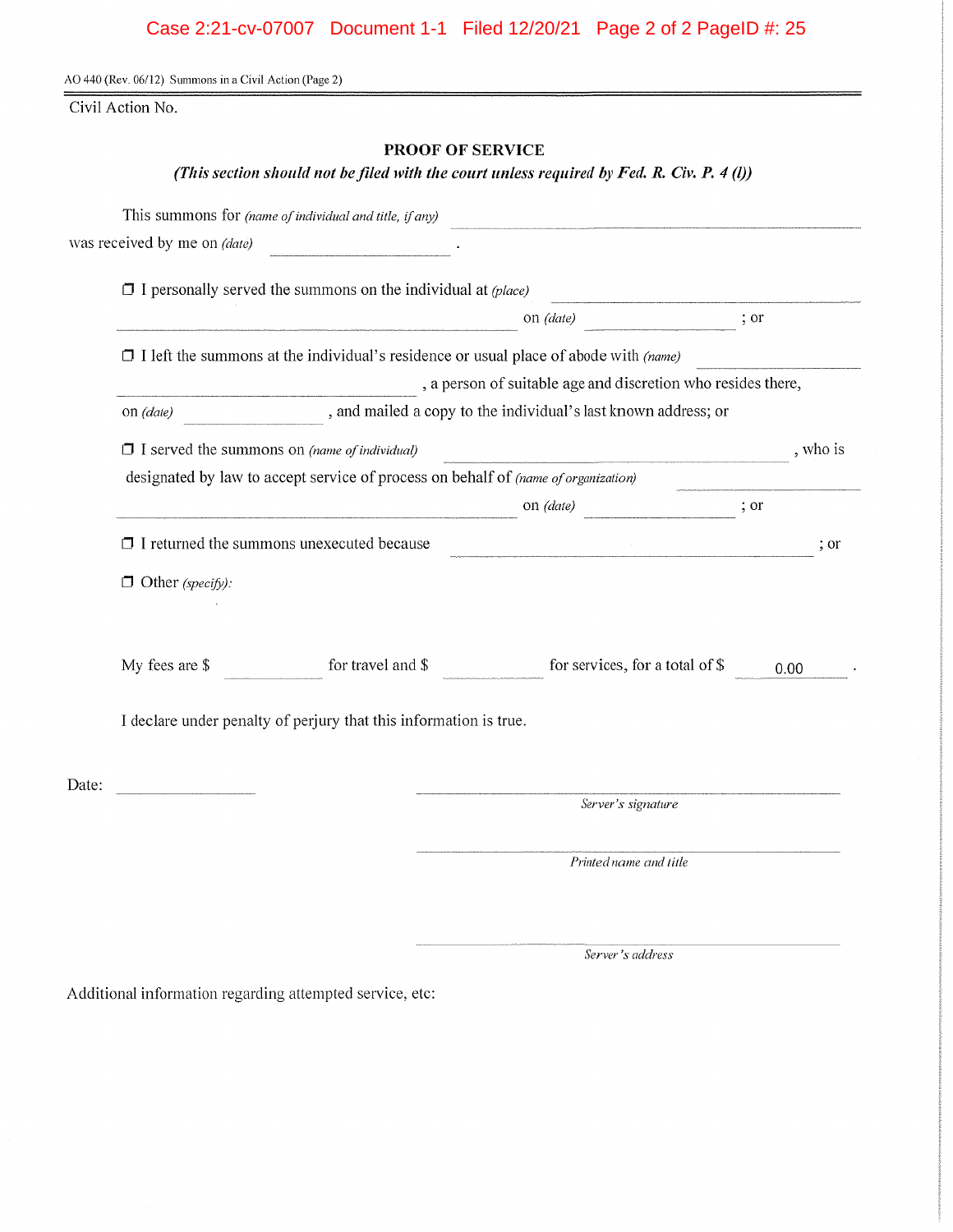# Case 2:21-cv-07007 Document 1-2 Filed 12/20/21 Page 1 of 2 PageID #: 26

JS 44 (Rev. 4-29-21)

 $\sim$ 

| The JS 44 civil cover sheet and the information contained herein neither replace nor supplement the filing and service of pleadings or other papers as required by law, except as<br>provided by local rules of court. This form, approved by the Judicial Conference of the United States in September 1974, is required for the use of the Clerk of Court for the |                                                                                                                                                                                 |                                               |                                                                              |                                                                                                                |                                              |                                                                                   |                                         |                                                       |              |
|---------------------------------------------------------------------------------------------------------------------------------------------------------------------------------------------------------------------------------------------------------------------------------------------------------------------------------------------------------------------|---------------------------------------------------------------------------------------------------------------------------------------------------------------------------------|-----------------------------------------------|------------------------------------------------------------------------------|----------------------------------------------------------------------------------------------------------------|----------------------------------------------|-----------------------------------------------------------------------------------|-----------------------------------------|-------------------------------------------------------|--------------|
| purpose of initiating the civil docket sheet. (SEE INSTRUCTIONS ON NEXT PAGE OF THIS FORM.)<br>I. (a) PLAINTIFFS                                                                                                                                                                                                                                                    |                                                                                                                                                                                 |                                               |                                                                              | <b>DEFENDANTS</b>                                                                                              |                                              |                                                                                   |                                         |                                                       |              |
| similarly situated,                                                                                                                                                                                                                                                                                                                                                 | Ivan Esquivel, individually on behalf of himself and all others                                                                                                                 |                                               |                                                                              | MY Imports USA LLC                                                                                             |                                              |                                                                                   |                                         |                                                       |              |
| (b) County of Residence of First Listed Plaintiff                                                                                                                                                                                                                                                                                                                   | (EXCEPT IN U.S. PLAINTIFF CASES)                                                                                                                                                | <b>Suffolk County</b>                         |                                                                              | County of Residence of First Listed Defendant<br>NOTE:                                                         | THE TRACT OF LAND INVOLVED.                  | (IN U.S. PLAINTIFF CASES ONLY)<br>IN LAND CONDEMNATION CASES, USE THE LOCATION OF |                                         |                                                       |              |
|                                                                                                                                                                                                                                                                                                                                                                     | (C) Attorneys (Firm Name, Address, and Telephone Number)<br>The Sultzer Law Group P.C. Jason P. Sultzer, Esq. 845-483-7100<br>270 Madison Avenue, Ste. 1800, New York, NY 10016 |                                               |                                                                              | Attorneys (If Known)                                                                                           |                                              |                                                                                   |                                         |                                                       |              |
| <b>II. BASIS OF JURISDICTION</b> (Place an "X" in One Box Only)                                                                                                                                                                                                                                                                                                     |                                                                                                                                                                                 |                                               | III. CITIZENSHIP OF PRINCIPAL PARTIES (Place an "X" in One Box for Plaintiff |                                                                                                                |                                              |                                                                                   |                                         |                                                       |              |
| U.S. Government<br>$\vert$ 1                                                                                                                                                                                                                                                                                                                                        | <b>Federal Question</b><br>$\overline{13}$                                                                                                                                      |                                               |                                                                              | (For Diversity Cases Only)                                                                                     | DEF<br>PTF                                   |                                                                                   | and One Box for Defendant)              | PTF                                                   | DEF          |
| Plaintiff                                                                                                                                                                                                                                                                                                                                                           | (U.S. Government Not a Party)                                                                                                                                                   |                                               |                                                                              | Citizen of This State                                                                                          | $x \mid 1$<br>$\overline{\phantom{a}}$<br>-1 | Incorporated or Principal Place<br>of Business In This State                      |                                         | 4                                                     | 4            |
| U.S. Government<br> 2<br>Defendant                                                                                                                                                                                                                                                                                                                                  | $ {\bf x} $ 4<br>Diversity                                                                                                                                                      | (Indicate Citizenship of Parties in Item III) |                                                                              | Citizen of Another State<br>$\mathsf{L}$                                                                       | $\overline{2}$<br>2                          | Incorporated and Principal Place<br>of Business In Another State                  |                                         | 5                                                     | $\sqrt{x}$ 5 |
|                                                                                                                                                                                                                                                                                                                                                                     |                                                                                                                                                                                 |                                               |                                                                              | Citizen or Subject of a<br>Foreign Country                                                                     | $\Box$ 3<br>3                                | Foreign Nation                                                                    |                                         | -6                                                    | $ $   6      |
| <b>IV.</b> NATURE OF SUIT (Place an "X" in One Box Only)<br><b>CONTRACT</b>                                                                                                                                                                                                                                                                                         |                                                                                                                                                                                 | <b>TORTS</b>                                  |                                                                              | FORFEITURE/PENALTY                                                                                             |                                              | <b>BANKRUPTCY</b>                                                                 |                                         | <b>OTHER STATUTES</b>                                 |              |
| 110 Insurance                                                                                                                                                                                                                                                                                                                                                       | PERSONAL INJURY                                                                                                                                                                 | PERSONAL INJURY                               |                                                                              | 625 Drug Related Seizure                                                                                       |                                              | 422 Appeal 28 USC 158                                                             | 375 False Claims Act                    |                                                       |              |
| 120 Marine                                                                                                                                                                                                                                                                                                                                                          | 310 Airplane                                                                                                                                                                    | 365 Personal Injury -                         |                                                                              | of Property 21 USC 881                                                                                         |                                              | 423 Withdrawal                                                                    | 376 Qui Tam (31 USC                     |                                                       |              |
| 130 Miller Act<br>140 Negotiable Instrument                                                                                                                                                                                                                                                                                                                         | 315 Airplane Product<br>Liability                                                                                                                                               | Product Liability<br>367 Health Care/         |                                                                              | 1690 Other                                                                                                     |                                              | 28 USC 157                                                                        | 3729(a)<br>400 State Reapportionment    |                                                       |              |
| 150 Recovery of Overpayment                                                                                                                                                                                                                                                                                                                                         | 320 Assault, Libel &                                                                                                                                                            | Pharmaceutical                                |                                                                              |                                                                                                                |                                              | PROPERTY RIGHTS                                                                   | 410 Antitrust                           |                                                       |              |
| & Enforcement of Judgment<br>151 Medicare Act                                                                                                                                                                                                                                                                                                                       | Slander<br>330 Federal Employers'                                                                                                                                               | Personal Injury<br>Product Liability          |                                                                              |                                                                                                                | 820 Copyrights<br>830 Patent                 |                                                                                   | 430 Banks and Banking<br>450 Commerce   |                                                       |              |
| 152 Recovery of Defaulted                                                                                                                                                                                                                                                                                                                                           | Liability                                                                                                                                                                       | 368 Asbestos Personal                         |                                                                              |                                                                                                                |                                              | 835 Patent - Abbreviated                                                          | 460 Deportation                         |                                                       |              |
| Student Loans<br>(Excludes Veterans)                                                                                                                                                                                                                                                                                                                                | 340 Marine<br>345 Marine Product                                                                                                                                                | <b>Injury Product</b><br>Liability            |                                                                              |                                                                                                                | 840 Trademark                                | New Drug Application                                                              | 470 Racketeer Influenced and            | Corrupt Organizations                                 |              |
| 153 Recovery of Overpayment                                                                                                                                                                                                                                                                                                                                         | Liability                                                                                                                                                                       | PERSONAL PROPERTY                             |                                                                              | <b>EXABOR</b>                                                                                                  |                                              | 880 Defend Trade Secrets                                                          | 480 Consumer Credit                     |                                                       |              |
| of Veteran's Benefits                                                                                                                                                                                                                                                                                                                                               | 350 Motor Vehicle                                                                                                                                                               | $\times$ 370 Other Fraud                      |                                                                              | 710 Fair Labor Standards                                                                                       |                                              | Act of 2016                                                                       |                                         | $(15$ USC 1681 or 1692)                               |              |
| 160 Stockholders' Suits<br>190 Other Contract                                                                                                                                                                                                                                                                                                                       | 355 Motor Vehicle<br>Product Liability                                                                                                                                          | 371 Truth in Lending<br>380 Other Personal    |                                                                              | Act<br>720 Labor/Management                                                                                    |                                              | <b>SOCIAL SECURITY</b>                                                            | 485 Telephone Consumer                  | Protection Act                                        |              |
| 195 Contract Product Liability                                                                                                                                                                                                                                                                                                                                      | 360 Other Personal                                                                                                                                                              | Property Damage                               |                                                                              | Relations                                                                                                      |                                              | 861 HIA (1395ff)                                                                  | 490 Cable/Sat TV                        |                                                       |              |
| 196 Franchise                                                                                                                                                                                                                                                                                                                                                       | Injury                                                                                                                                                                          | 385 Property Damage                           |                                                                              | 740 Railway Labor Act                                                                                          |                                              | 862 Black Lung (923)                                                              | 850 Securities/Commodities/             |                                                       |              |
|                                                                                                                                                                                                                                                                                                                                                                     | 362 Personal Injury -<br>Medical Malpractice                                                                                                                                    | Product Liability                             |                                                                              | 751 Family and Medical<br>Leave Act                                                                            |                                              | 863 DIWC/DIWW (405(g))<br>864 SSID Title XVI                                      | Exchange<br>890 Other Statutory Actions |                                                       |              |
| <b>REAL PROPERTY</b>                                                                                                                                                                                                                                                                                                                                                | <b>CIVIL RIGHTS</b>                                                                                                                                                             | PRISONER PETITIONS                            |                                                                              | 790 Other Labor Litigation                                                                                     |                                              | $865$ RSI (405(g))                                                                | 891 Agricultural Acts                   |                                                       |              |
| 210 Land Condemnation                                                                                                                                                                                                                                                                                                                                               | 440 Other Civil Rights                                                                                                                                                          | <b>Habeas Corpus:</b>                         |                                                                              | 791 Employee Retirement                                                                                        |                                              |                                                                                   | 893 Environmental Matters               |                                                       |              |
| 220 Foreclosure<br>230 Rent Lease & Ejectment                                                                                                                                                                                                                                                                                                                       | 441 Voting<br>442 Employment                                                                                                                                                    | 463 Alien Detainee<br>510 Motions to Vacate   |                                                                              | <b>Income Security Act</b>                                                                                     |                                              | <b>FEDERAL TAX SUITS</b><br>870 Taxes (U.S. Plaintiff                             | 895 Freedom of Information<br>Act       |                                                       |              |
| 240 Torts to Land                                                                                                                                                                                                                                                                                                                                                   | 443 Housing/                                                                                                                                                                    | Sentence                                      |                                                                              |                                                                                                                |                                              | or Defendant)                                                                     | 896 Arbitration                         |                                                       |              |
| 245 Tort Product Liability                                                                                                                                                                                                                                                                                                                                          | Accommodations                                                                                                                                                                  | 530 General                                   |                                                                              |                                                                                                                |                                              | 871 IRS-Third Party<br>26 USC 7609                                                | 899 Administrative Procedure            |                                                       |              |
| 290 All Other Real Property                                                                                                                                                                                                                                                                                                                                         | 445 Amer. w/Disabilities -<br>Employment                                                                                                                                        | 535 Death Penalty<br>Other:                   |                                                                              | <b>IMMIGRATION</b><br>462 Naturalization Application                                                           |                                              |                                                                                   |                                         | Act/Review or Appeal of<br>Agency Decision            |              |
|                                                                                                                                                                                                                                                                                                                                                                     | 446 Amer. w/Disabilities -                                                                                                                                                      | 540 Mandamus & Other                          |                                                                              | 465 Other Immigration                                                                                          |                                              |                                                                                   | 950 Constitutionality of                |                                                       |              |
|                                                                                                                                                                                                                                                                                                                                                                     | Other<br>448 Education                                                                                                                                                          | 550 Civil Rights<br>555 Prison Condition      |                                                                              | Actions                                                                                                        |                                              |                                                                                   | <b>State Statutes</b>                   |                                                       |              |
|                                                                                                                                                                                                                                                                                                                                                                     |                                                                                                                                                                                 | 560 Civil Detainee -                          |                                                                              |                                                                                                                |                                              |                                                                                   |                                         |                                                       |              |
|                                                                                                                                                                                                                                                                                                                                                                     |                                                                                                                                                                                 | Conditions of<br>Confinement                  |                                                                              |                                                                                                                |                                              |                                                                                   |                                         |                                                       |              |
| <b>V.</b> ORIGIN (Place an "X" in One Box Only)                                                                                                                                                                                                                                                                                                                     |                                                                                                                                                                                 |                                               |                                                                              |                                                                                                                |                                              |                                                                                   |                                         |                                                       |              |
| Original<br>$\lceil x \rceil$<br>Proceeding                                                                                                                                                                                                                                                                                                                         | $\Box$ 2 Removed from<br>3<br>State Court                                                                                                                                       | Remanded from<br>Appellate Court              | 74 Reinstated or<br>Reopened                                                 | (specify)                                                                                                      | 5 Transferred from<br>Another District       | 6 Multidistrict<br>Litigation -<br>Transfer                                       |                                         | $\Box$ 8 Multidistrict<br>Litigation -<br>Direct File |              |
|                                                                                                                                                                                                                                                                                                                                                                     |                                                                                                                                                                                 |                                               |                                                                              | Cite the U.S. Civil Statute under which you are filing (Do not cite jurisdictional statutes unless diversity): |                                              |                                                                                   |                                         |                                                       |              |
| <b>VI. CAUSE OF ACTION</b>                                                                                                                                                                                                                                                                                                                                          | 28 U.S.C. § 1332(d)(2)<br>Brief description of cause:<br>Neg. & Int., Unjust Enrichment                                                                                         |                                               |                                                                              |                                                                                                                |                                              |                                                                                   |                                         |                                                       |              |
| VII. REQUESTED IN                                                                                                                                                                                                                                                                                                                                                   | l×l                                                                                                                                                                             | CHECK IF THIS IS A CLASS ACTION               |                                                                              | <b>DEMANDS</b>                                                                                                 |                                              | CHECK YES only if demanded in complaint:                                          |                                         |                                                       |              |
| <b>COMPLAINT:</b>                                                                                                                                                                                                                                                                                                                                                   | UNDER RULE 23, F.R.Cv.P.                                                                                                                                                        |                                               |                                                                              | 5,000,000.00                                                                                                   |                                              | <b>JURY DEMAND:</b>                                                               | $\sqrt{x}$ Yes                          | $\mid$ No                                             |              |
| VIII. RELATED CASE(S)<br><b>IF ANY</b>                                                                                                                                                                                                                                                                                                                              | (See instructions):                                                                                                                                                             | <b>JUDGE</b>                                  |                                                                              |                                                                                                                |                                              | DOCKET NUMBER                                                                     |                                         |                                                       |              |
| <b>DATE</b>                                                                                                                                                                                                                                                                                                                                                         |                                                                                                                                                                                 | SIGNATURE OF ATTORNEY OF RECORD               |                                                                              |                                                                                                                |                                              |                                                                                   |                                         |                                                       |              |
| 12/17/2021                                                                                                                                                                                                                                                                                                                                                          |                                                                                                                                                                                 |                                               |                                                                              |                                                                                                                |                                              |                                                                                   |                                         |                                                       |              |
| FOR OFFICE USE ONLY                                                                                                                                                                                                                                                                                                                                                 |                                                                                                                                                                                 |                                               |                                                                              |                                                                                                                |                                              |                                                                                   |                                         |                                                       |              |
|                                                                                                                                                                                                                                                                                                                                                                     |                                                                                                                                                                                 |                                               |                                                                              | <b>JUDGE</b>                                                                                                   |                                              |                                                                                   |                                         |                                                       |              |
| <b>RECEIPT#</b>                                                                                                                                                                                                                                                                                                                                                     | <b>AMOUNT</b>                                                                                                                                                                   | APPLYING IFP                                  |                                                                              |                                                                                                                |                                              | MAG. JUDGE                                                                        |                                         |                                                       |              |
|                                                                                                                                                                                                                                                                                                                                                                     |                                                                                                                                                                                 |                                               |                                                                              |                                                                                                                |                                              |                                                                                   |                                         |                                                       |              |